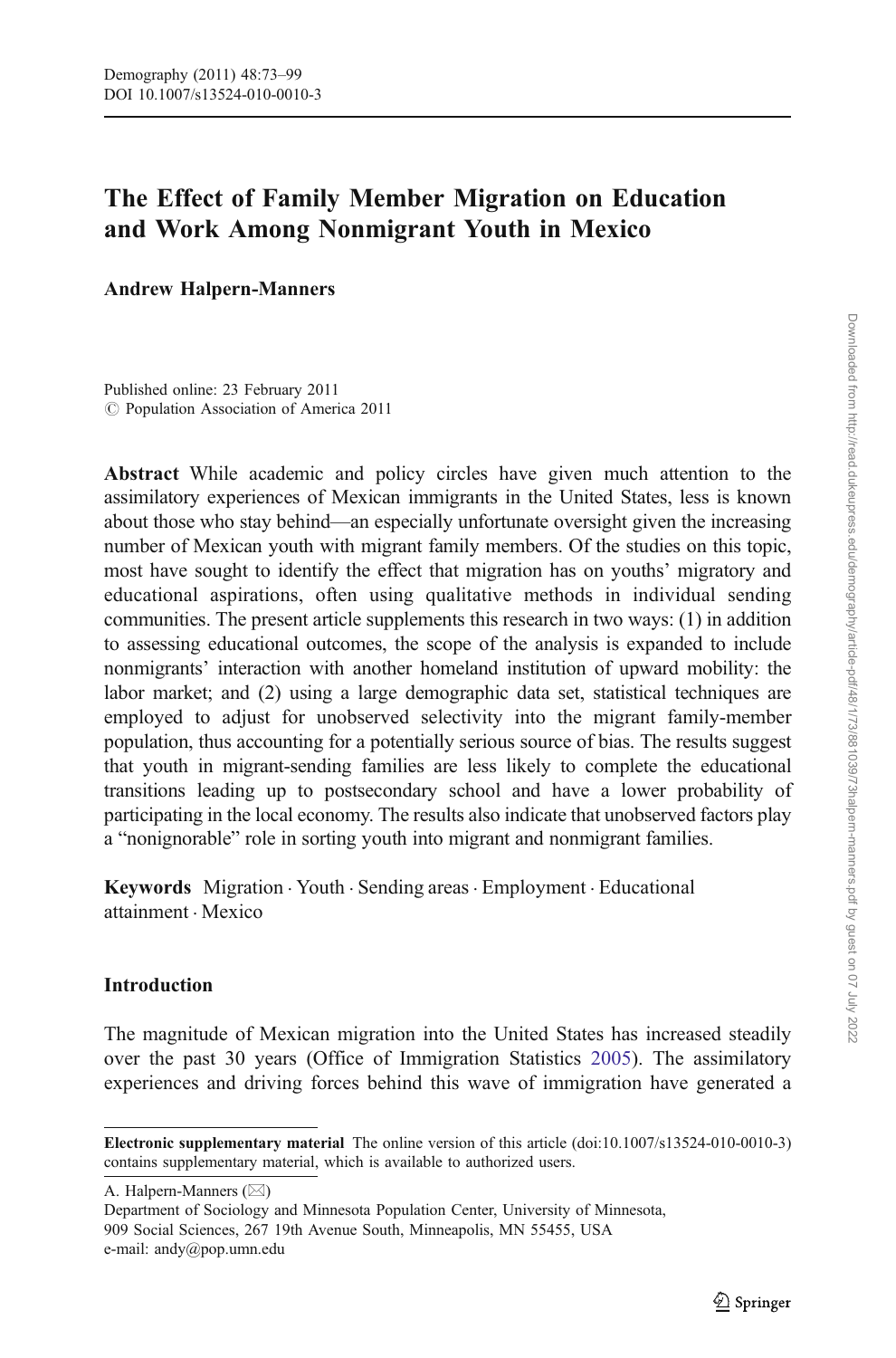large body of scholarship in the family and migration literatures. Until recently, however, academics paid little attention to those for whom migration has a more indirect effect: the family members who stay behind. Analyses of "the other half" have focused predominantly on the macro-level implications of out-migration for economic development, weighing the reduction of productive labor capacity against the aggregate financial gains from remittances (Taylor [1999](#page-26-0)). Relatively little is known about the social and community-level effects of migration in sending areas, and less still about whether and how efforts abroad shape the individual behaviors and ambitions of family members remaining back home.

In this article, I begin to explore these questions. My principal objective is to determine whether and to what extent immediate exposure to international migration influences how remaining family members—particularly youth—interact with the educational system and local labor markets. This is an especially timely question given the number of people crossing the border from Mexico into the United States—an outflow that totaled nearly 3 million persons between 1995 and 2000 (Passel et al. [2004\)](#page-25-0)—and the amount of resources that these individuals channel back to their places of origin (Sana [2008](#page-26-0)). It is also a question of considerable scholarly relevance. Although the specific effects of migration are complex and sometimes contentious, there is little doubt that the movement of people and goods reorganizes social, cultural, and economic structures in sending areas—a transformation that may complicate the meanings and value nonmigrants attach to homeland institutions of upward mobility.

The implications of this stance are elaborated most prominently by culture-ofmigration theorists (Kandel and Massey [2002](#page-24-0); Massey [1986](#page-25-0), [1987](#page-25-0); Mines and Massey [1985](#page-25-0)), who connect foreign wage labor with the cross-national transmission of capital, ideas, and culture that combine to promote future migratory behavior. These analyses anticipate a negative correlation between family involvement in migration and the willingness of children to invest in resources associated with upward mobility, particularly schooling. As migratory behavior becomes normalized, the prospect of participating in homeland institutions is eclipsed by more profitable opportunities in foreign markets. Evidence supporting this position has come primarily from fieldworkers in individual communities (Alarcón [1992;](#page-23-0) Cohen [2004;](#page-24-0) Levitt [2001;](#page-25-0) Mines [1981](#page-25-0); Reichert [1982](#page-26-0); Rouse [1992](#page-26-0); Smith [1998;](#page-26-0) Wiest [1973\)](#page-26-0). To date, only a few quantitative studies have yielded insight into the microlevel implications of the culture-of-migration thesis (Kandel and Kao [2001;](#page-24-0) Kandel and Massey [2002](#page-24-0)).

From another point of view, it is plausible to suppose that family member migration might have the opposite effect. Youth in transnational families may approach school and labor as a way to "do their part," effectively acknowledging through diligence and hard work the sacrifices of migrant family members. This hypothesis has some sway among feminist scholars of migration and the family (Hondagneu-Sotelo and Avila [1997](#page-24-0); Parreñas [2001,](#page-25-0) [2005a\)](#page-25-0). Parreñas ([2005a](#page-25-0)), for example, detected a tendency among youth in transnational families to achieve highly in school as a way of reciprocating the efforts and contributions of remitting relatives. Benefiting from repatriated earnings, there is also reason to imagine that youth in migrant-sending families might fare comparatively better in school because of their ability to offset or otherwise defray the opportunity costs associated with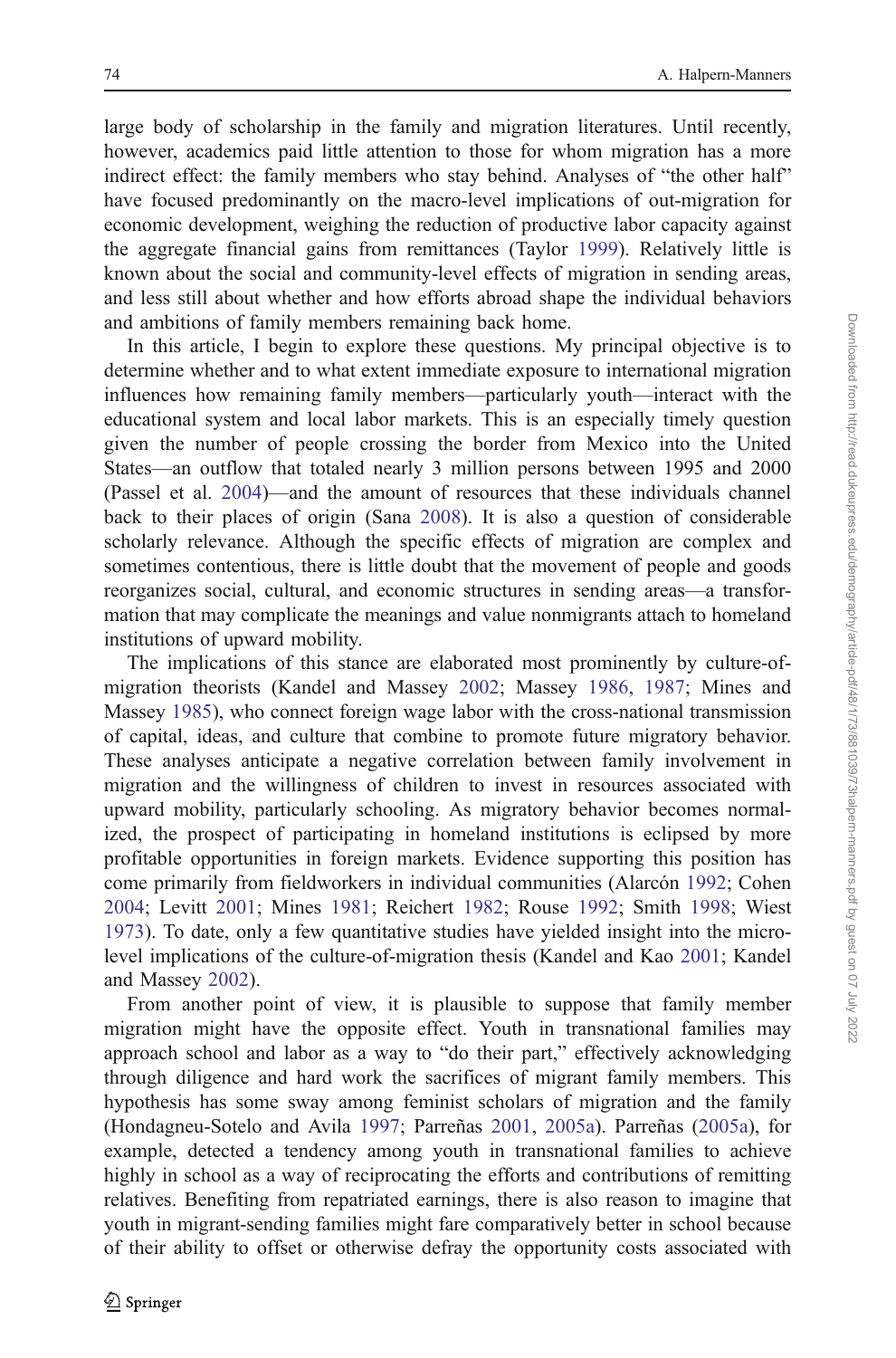In investigating these hypotheses, this article makes two primary contributions. First, rather than focusing exclusively on the education of nonmigrant children, I extend the analysis to include their labor market activity. In taking a wider view of migration and its implications for nonmigrant children, I am able to evaluate the extent to which the theoretical frameworks described earlier can be generalized to stratifying institutions other than the school system. Second, and perhaps more important, I rely on a series of endogenous switching regression models and Heckman's index sufficient method to measure and adjust for potential selection bias. The inability of prior studies to address selectivity has, with few exceptions (Hanson and Woodruff [2003;](#page-24-0) McKenzie and Rapoport [2007](#page-25-0); Miranda [2007\)](#page-25-0), led to results that potentially conflate the effect of migration with the effect of unobserved factors—such as economic need and/or a shared sense of ambition and responsibility within the family—that promote migratory behavior in the first place.

The remainder of this article is organized into five sections. After briefly reviewing the literature on individual- and community-level effects of out-migration, I introduce and describe my data source. Next, I develop two multivariate models to estimate the impact of family migratory behavior on youths' educational attainment and labor force activity. I then summarize results from these models, focusing in particular on questions related to self-selection. In closing, I recapitulate my main findings and suggest various avenues for further research.

#### Three Approaches to Studying the Effects of Migration in Sending Areas

As issues surrounding international migration have come to the foreground in recent decades, scholarly orientations have become increasingly diverse. Although the bulk of the literature has sought to predict migratory behavior by using competing theoretical models (Fussell [2004](#page-24-0); Fussell and Massey [2004;](#page-24-0) Massey [1990a,](#page-25-0) [b](#page-25-0); Piore [1979;](#page-25-0) Portes and Walton [1981;](#page-26-0) Stark [1991;](#page-26-0) Todaro [1976\)](#page-26-0), or to situate the experiences of contemporary immigrants within debates over assimilation (Alba and Nee [2003;](#page-23-0) Gans [1992](#page-24-0); Hirschman [2001;](#page-24-0) Portes et al. [2005;](#page-26-0) Portes and Rumbaut [1996;](#page-25-0) South et al. [2005;](#page-26-0) Zhou [1997\)](#page-26-0), an emerging line of research has begun to consider the meaning and impact of migration from the perspective of the homeland.

The existing research on sending areas can be divided roughly into three groups. The first, and most familiar, understands *migration as an avenue for capital flow* (Delgado Wise and Márquez [2007](#page-24-0); Durand et al. [1996;](#page-24-0) Massey and Parrado [1994;](#page-25-0) Orozco [2002;](#page-25-0) Taylor et al. [1996a,](#page-26-0) [b\)](#page-26-0). Conceptually, this approach seeks to isolate and draw conclusions about the mechanisms through which economic changes in migrant-sending areas occur. For instance, Durand et al. [\(1996](#page-24-0)) examined the effects of foreign earnings, or "migradollars," on development in a set of Mexican communities. Using a case study approach, the authors concluded that the financial resources that migration affords have a positive effect on households' budgets, leading to increased consumer spending and, consequently, additional demand in the labor market for new workers.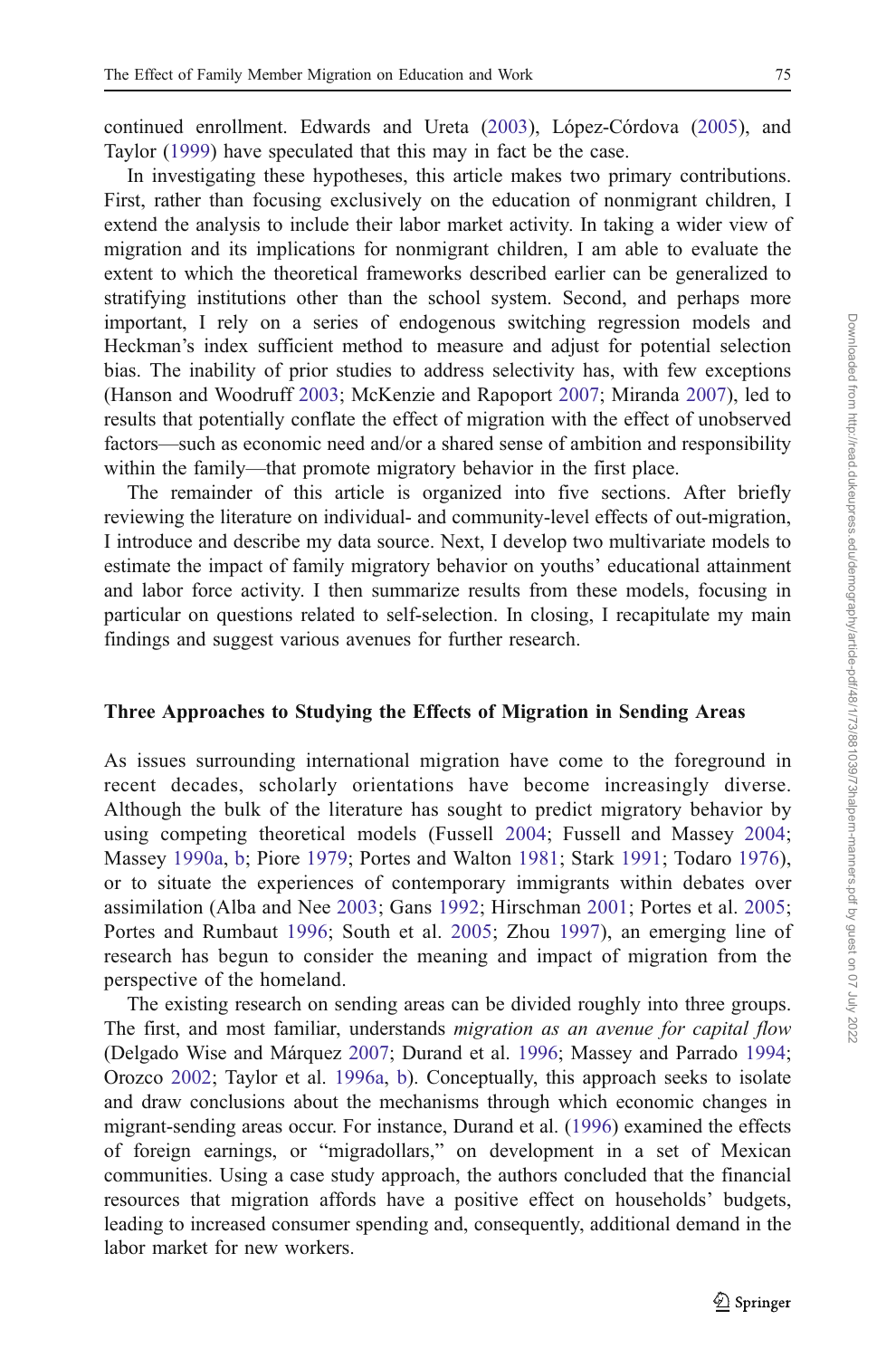Others working in this tradition have taken a decidedly more pessimistic stance, characterizing migration as a sort of self-perpetuating "syndrome" in which sending areas serve as "nurseries and nursing homes" for their mostly migrant labor force (Reichert [1981](#page-26-0); Russell [1992](#page-26-0); Stuart and Kearney [1981](#page-26-0)). Rather than triggering economic growth and productive investment, these scholars suggest that a large share of remitted earnings are used for recurrent expenses and consumer goods (Canales [2007](#page-24-0)), a tendency that increases import demand and fosters an overall climate of economic dependency (Kapur [2005\)](#page-24-0). However, as Taylor [\(1999](#page-26-0)) and others have pointed out, this understanding rests on a rather restrictive (and arbitrary) definition of productive spending, which largely ignores the importance of human capital investment. Although it may be true that migrant-sending families rely on remittances to augment consumption, households may also use these monies to finance the continued schooling of younger family members. Recent work by Edwards and Ureta [\(2003](#page-24-0)), Taylor and Mora [\(2006](#page-26-0)), and López-Córdova [\(2005](#page-25-0)) gives some support to this conjecture, showing that remittances relax credit constraints among receiving families, enabling parents to invest more freely and more heavily in their children's education.

Owing to a web of cross-national social relations, remittance-based economies also have important sociocultural implications for nonmigrants. This observation, which identifies *migration as a mode of cultural diffusion* within transnational fields, orients the second approach (Guarnizo [1994;](#page-24-0) Guarnizo and Díaz [1999;](#page-24-0) Levitt [1998,](#page-25-0) [2001;](#page-25-0) Portes and Rumbaut [1996](#page-25-0); Roberts et al. [1999](#page-26-0)). Rather than concentrating on the net economic effect of migration, research rooted in transnationalism calls attention to a more complex interplay between emigrants and their places of origin. For example, in a multi-sited qualitative study of the transnational Dominican community, Levitt ([1998\)](#page-25-0) traced streams of "social remittances" from emigrants to their homelands, contending that the micro-level flow of culture—moving in tandem with material goods, money, and people—makes up an important and often overlooked component of global transfers. Social remittances, according to her argument, include normative belief structures, various systems of practice and conduct, and social capital. Together with repatriated earnings, these resources are thought to alter the incentive structure in sending communities as nonmigrants grow increasingly reliant on support from abroad (Levitt [2001\)](#page-25-0).

Massey et al. [\(1994\)](#page-25-0) reached a similar conclusion when examining Mexican sending communities. As migration gains prevalence, these authors argued, places of origin experience extensive cultural and socioeconomic transformations. With time, the inflow of ideas and customs creates a "culture of migration" (Massey et al. [1998\)](#page-25-0), in which aspirations and conceptions of community, familial relations, and economic responsibility take on new, "transnationalized" meanings. These ideas and customs, in turn, lead nonmigrants to disinvest in traditional institutions of upward mobility with the intention of capitalizing on more attractive alternatives in other countries. Using survey data from the Mexican state of Zacatecas, Kandel and Massey ([2002](#page-24-0):1002) recently corroborated this hypothesis, concluding that intimate exposure to migratory behavior prompts nonmigrants "to look northward rather than locally for opportunities and social mobility."

Finally, a third framework recasts migration as a behavior that transforms the practices and meanings of family life. Proponents of this approach point out that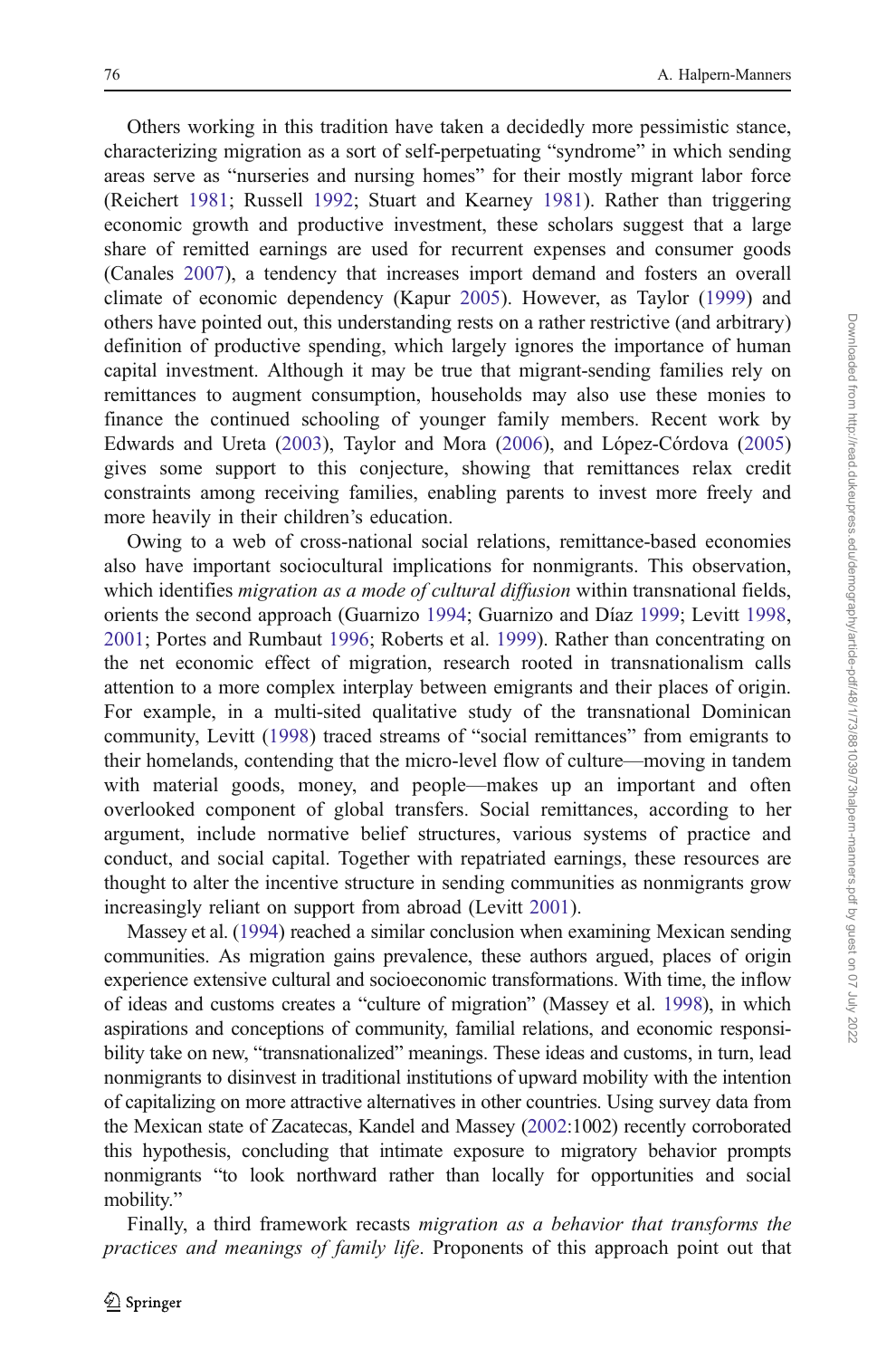young people's actions are often responsive to or constrained by the changing needs, interpersonal dynamics, and composition of migrant-sending families (Hondagneu-Sotelo and Avila [1997;](#page-24-0) Meza and Pederzini [2008;](#page-25-0) Parreñas [2001,](#page-25-0) [2005a\)](#page-25-0). For example, in her case study of the Philippines, Parreñas ([2005a\)](#page-25-0) examined the effect of the global "care deficit" on nonmigrant dependents. Although emotional stress and hardship were commonplace in transnational families, children in the study received emotional support from abroad, as well as from parental surrogates within the community. Even more interesting, at least for the purposes of this article, Parreñas ([2005a\)](#page-25-0) observed a tendency among youth in migrant-sending families to achieve highly in school as a way of reciprocating the hard work of remitters.

Of course, reciprocating the efforts of family members living abroad need not only (or even primarily) entail improved performance in the classroom; young people may also signal their support by taking on new adult roles and responsibilities. If, for instance, the emigration of an adult earner is followed by a short-term decrease in financial resources, youth may choose to invest more heavily in income-generating activities in an effort to stabilize the household economy (Duryea et al. [2007;](#page-24-0) Latapí and González de la Rocha [1995](#page-25-0); Meza and Pederzini [2008;](#page-25-0) Skoufias and Parker [2006\)](#page-26-0). Likewise, if the departure of a family member creates an unmet need within the household for chores or other domestic duties, children may shift their time into home production, resulting in interruptions in their schooling and potential declines in educational attainment (Meza and Pederzini [2008;](#page-25-0) Parreñas [2005b](#page-25-0)).

Taken together, these three perspectives articulate a general account of international migration and its effect on sending areas. Cross-border movements of capital, people, ideas, norms, and emotional support clearly reorganize the social, cultural, and economic playing field in places of origin. These changes have concrete consequences for individuals—and especially for children. Nevertheless, these literatures contain a number of inconsistencies and opportunities for elaboration. For example, is there a desire to repay efforts abroad by succeeding in school, as Parreñas and other scholars suggest? Or, following the culture-of-migration argument, might young adults opt out of the education system to pursue more profitable opportunities in foreign markets? From a financial perspective, does the migration of a family member—and remittances that ensue—serve to offset the opportunity costs associated with nonmigrants' continued enrollment? Finally, moving beyond education, to what extent does the likelihood of joining migrant family members in foreign markets alter nonmigrants' interactions with other homeland institutions, particularly local labor markets?

Although prior research has spoken to some of these questions, the empirical base for doing so has been largely restricted to qualitative studies in specific sending areas. This is problematic for at least two reasons. First, focusing on a limited number of communities in a subset of Mexican states makes it difficult to validate more generic theoretical arguments about migration and its implications for nonmigrants. Although the present research makes no claim to resolving this issue in its entirety, it does represent a deliberate move in that direction. Second, existing studies generally do not distinguish the effect of the treatment (e.g., family member migration) from the effect of unobserved factors that jointly determine migratory behavior and children's educational attainment and economic activity.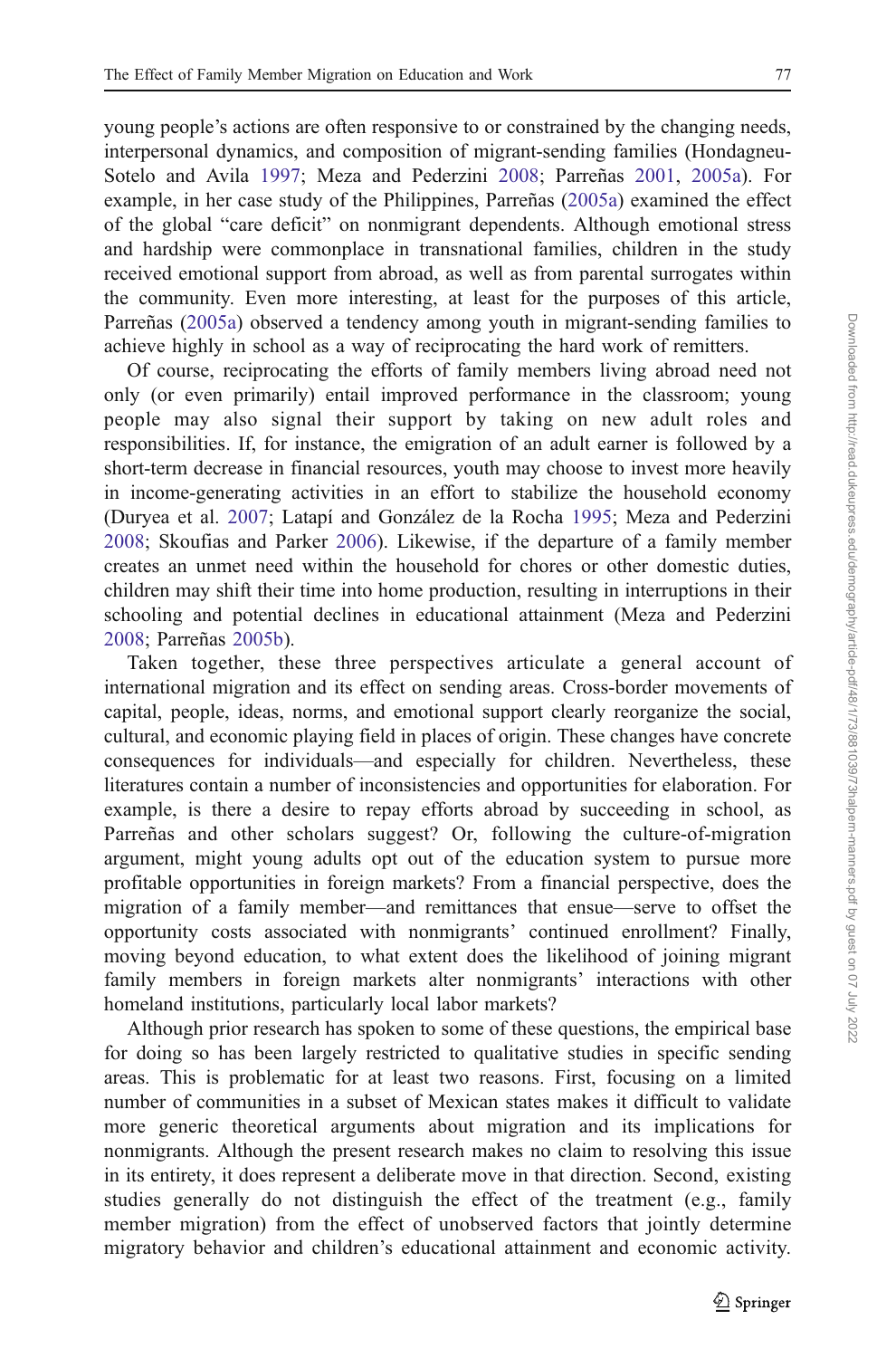Instead, most researchers assume that unmeasured variables—including shared family traits, aspirations, and expectations—do not influence both the outcome of substantive interest and family-level migratory decisions. If this position proves to be unjustified, as a handful of recent studies have suggested (Hanson and Woodruff [2003;](#page-24-0) McKenzie and Rapoport [2007](#page-25-0); Miranda 2007),<sup>1</sup> then inferences concerning the effect of family member migration may be biased. In the next two sections, I introduce a data set and analytic framework that will help to better address these concerns.

# Description of the Data

Data for this analysis were drawn from the Integrated Public Use Microdata Series-International (IPUMS-International) archive, a collaborative project that houses microdata from Mexico's XII General Population and Housing Census, 2000 (Minnesota Population Center [2008\)](#page-25-0). The census, administered in February 2000 by the Instituto Nacional de Estadística, Geografía e Informática (INEGI), was the first to ask respondents to indicate the number of family members who left to go live in another country during the five years preceding enumeration. Respondents were to include persons who might have migrated only for a short time or who might have already returned by the time of the census.

The IPUMS-International sample used a stratified cluster design based on enumeration areas and localities. Constructed from 100% of the long-form questionnaires, the data set represents a 10.6% anonymized sample of the total noninstitutionalized population, which amounts to approximately 10 million person records and just over 2.3 million households. The sample was designed to yield representative statistics for all localities with 50,000 inhabitants or more, including all 2,443 of Mexico's municipalities. As is the case with other IPUMS data products (Ruggles et al. [2008](#page-26-0)), logical edits and probabilistic hot-deck imputation methods were applied in rare instances where values were either inconsistent or missing entirely (Esteve and Sobek [2003](#page-24-0)). Weights were provided to inflate the sample to the total population.

The Mexican census data, like all data, are not without limitations. Relying on a large-scale, cross-sectional sample makes it impossible to fully characterize the dynamic nature of demographic processes such as international migration, and it makes it equally difficult to articulate precise statements with respect to underlying mechanisms. Furthermore, variable availability and the wording of particular census items occasionally serve to complicate interpretation. The indicator used to identify migrant member households, for example, lacks the specificity and detail to ascertain which family member migrated; their familial relationship to the focal child; the exact timing of their departure; and, where applicable, their return. Although (as I describe in more detail later) steps are taken to mitigate some of these limitations, the

 $1$  Hanson and Woodruff [\(2003](#page-24-0)), for example, found that family member migration is influenced by some of the same hard-to-observe factors that contribute to the educational attainments of nonmigrant children. It is unclear whether the same is true for youths' decisions concerning labor force participation.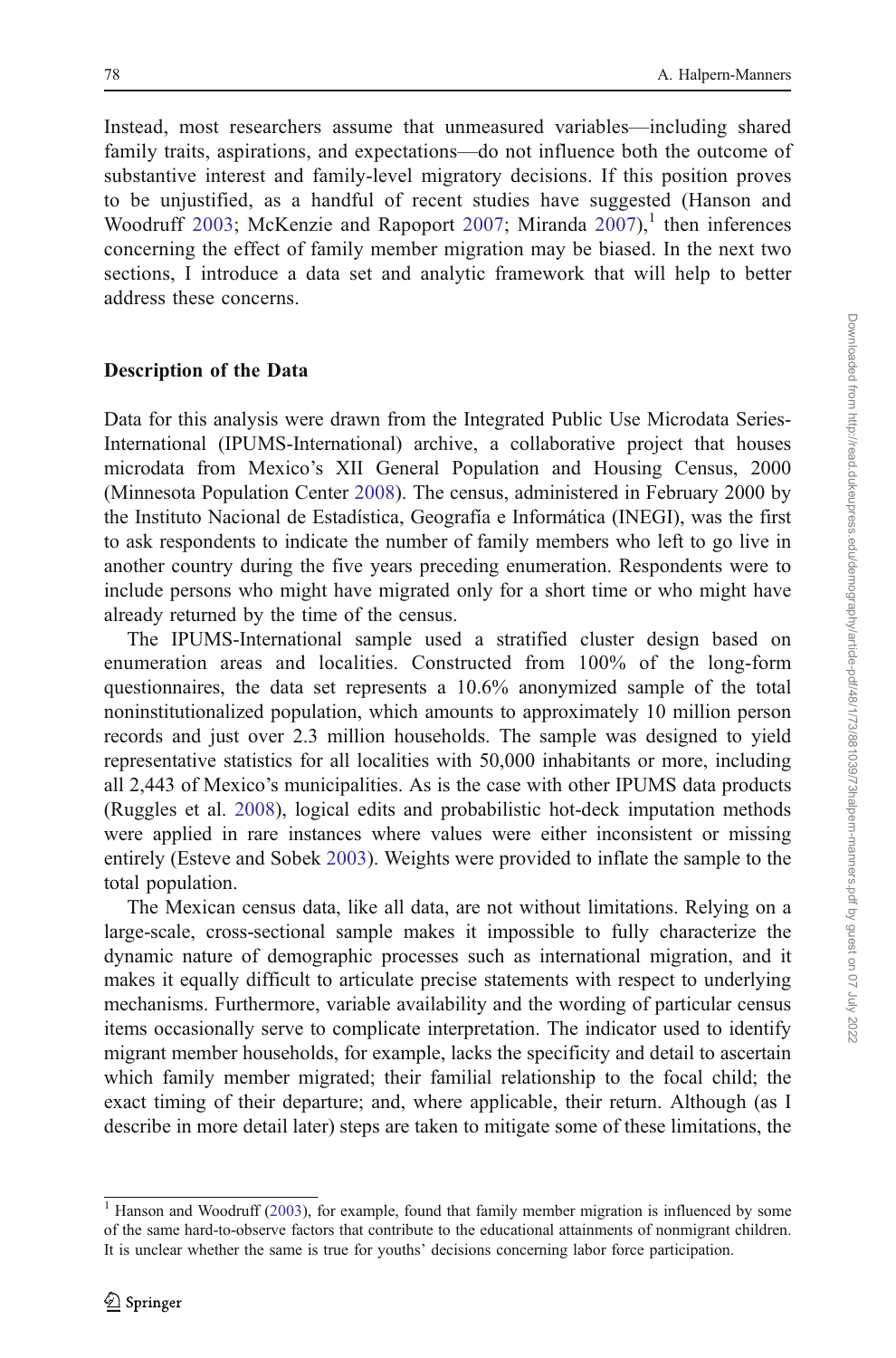nature and content of these data nevertheless impose restrictions on the scope of analyses that can be conducted.

These imperfections notwithstanding, the Mexican census data promise at least two attractive advantages. First, the census provides a sample of transnational families that is sufficiently large to allow for complex statistical analyses and, in particular, empirical tests for unobserved selectivity. In all, more than 1.1 million households have at least one international migrant, and nearly 300,000 households have more than one. Second, the demographic, social, and economic characteristics that were collected reflect the age, sex, place of residence, family composition and background, migration history, educational attainment, labor force participation, and various types of earnings (including those derived from foreign remittances) for all members of each household. No other data set, at present, has included all these variables while also using such a large and geographically representative sampling frame.

# Methods

# Sample and Measures

My analytic strategy draws on a series of multivariate models to estimate the role of family member migration in determining (1) youths' educational attainment, measured in terms of their probability of moving from one educational level to the next; and (2) the likelihood that a youth participates in the labor force. To minimize any complications introduced by youth who themselves migrate or who otherwise leave their family of orientation prior to enumeration, $2$  I restricted the sample to unmarried adolescents ages 15–18 who were not heads of household and who were living with one or more of their nuclear parents.<sup>3</sup> The sample was further limited to include only noninstitutionalized and native-born persons, a technique that yielded a weighted sample of 6,433,326 youth from 4,117,484 families. For each youth in the sample, I matched the child's record with variables relating to the child's household, the child's siblings, the head of the household, and the head of household's spouse.

To operationalize the first outcome, I separated the Mexican school system into a sequence of successive educational transitions: from primary (elementary school) to lower secondary (middle or junior high school); and from lower secondary to

 $2$  In theory, for a youth to count as a migrant *and* enter the analysis sample, he or she would have to  $(1)$ temporarily out-migrate; (2) return to Mexico prior to enumeration; and (3) do so before turning age 19. Although the Mexican census data offer no way to formally assess how often this situation occurs, other analyses using different data sources suggest that it is infrequent. Durand et al. [\(2001](#page-24-0)), for example, found that more than 90% of temporary Mexican migrants are older than age 18 upon their initial departure. Thus, if 10% of temporary Mexican migrants are 18 and younger (thereby meeting the first criterion), one can presume that an even smaller fraction of temporary Mexican migrants satisfy the first and second criteria.

<sup>&</sup>lt;sup>3</sup> Auxiliary analyses indicated that only a small proportion of Mexican youth start their own household by age 18.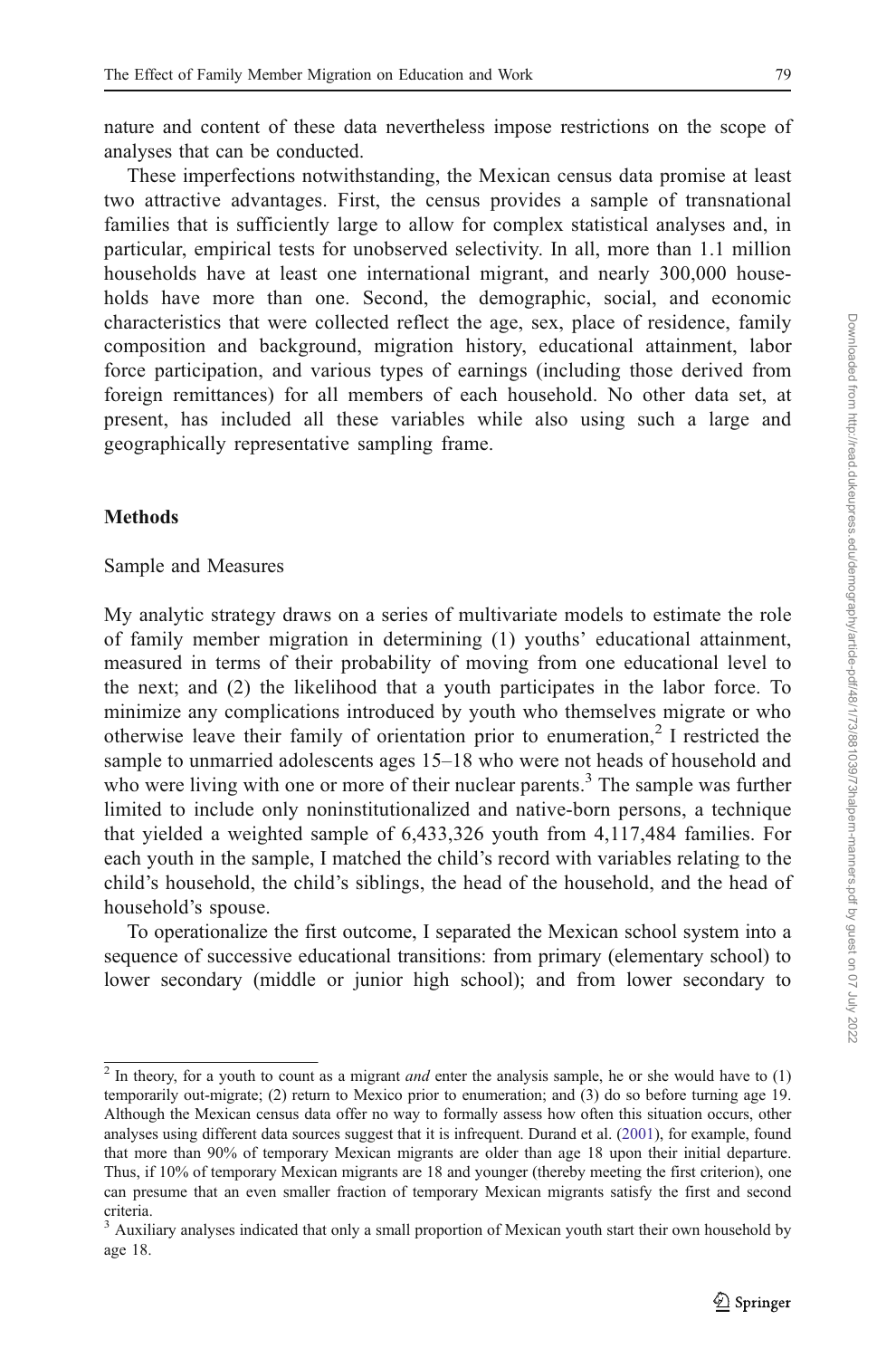secondary education (high school).<sup>4</sup> I defined the dependent variable by a successful transition (1 = those who matriculated;  $0 =$  those who elected to stop), given that the child completed the previous level. Individuals who did not complete a given level were deemed "ineligible" for future transitions and were coded to missing for all subsequent transitions. For instance, lower secondary was coded 1 for respondents who had completed primary and were enrolled in lower secondary, or any higher level of education; 0 for respondents who had completed primary but never enrolled in or completed a year of lower secondary; and "missing" for respondents who did not complete primary. These transitions represent milestones in the schooling process that signify movement across institutional divisions in Mexico's educational system. As Mare [\(1980](#page-25-0)) and others have shown, one of the advantages of this approach over other strategies, which commonly regress years of schooling on social origins, is that background variables may exert different amounts of influence at various points in a student's scholastic career.

To measure labor force activity, I relied on a binary variable to indicate the child's employment status during the week preceding the census. Because youth labor encompasses a wide range of activities, which vary considerably in terms of time commitment and intensity, I restricted the definition of employment to remunerated labor of greater than or equal to 20 hours per week. Given the necessarily arbitrary nature of any cutoff, I wanted to be as inclusive as possible in recognizing the economic activities of youth and young adults. In examining the distribution of weekly hours spent working, I found that moving the threshold down to 10 or 15 hours would add only a very small fraction of youth to the universe of economically active. The specific variable of interest, a detailed measure of employment, reports the labor force activity of all respondents, even those whose primary activity was something other than work. The measure is thus more responsive to younger workers, particularly school-age adolescents, who participated only in secondary economic activities.

The main "treatment" variable, a binary indicator of family member migration, was constructed from a question asking respondents to report whether one or more family members had engaged in international migration during the previous five years. To get a sense for how this largely arbitrary time horizon might influence my results, I ran a parallel set of analyses (not shown) in which migrant-member families were identified as those who acknowledged at least one incidence of family member migration within the past five years *and/or* reported receiving at least one dollar in remittances from family members living abroad. The inclusion of the latter group—which effectively extends the allotted five-year time span outward—added a relatively trivial number of cases to the migrant-member population, and did not alter my findings in a substantively meaningful sense.

To control for determinants of educational attainment and labor force activity, I include measures of children's demographic characteristics (gender and indigenous group membership), social background, dwelling characteristics, geographic and

<sup>4</sup> Again, because individuals are increasingly likely to themselves engage in migratory behavior as they approach adulthood, these analyses are not able to assess the final transition in Mexico's education system (e.g., the move from secondary to university-level studies). This is a regrettable but necessary restriction in scope.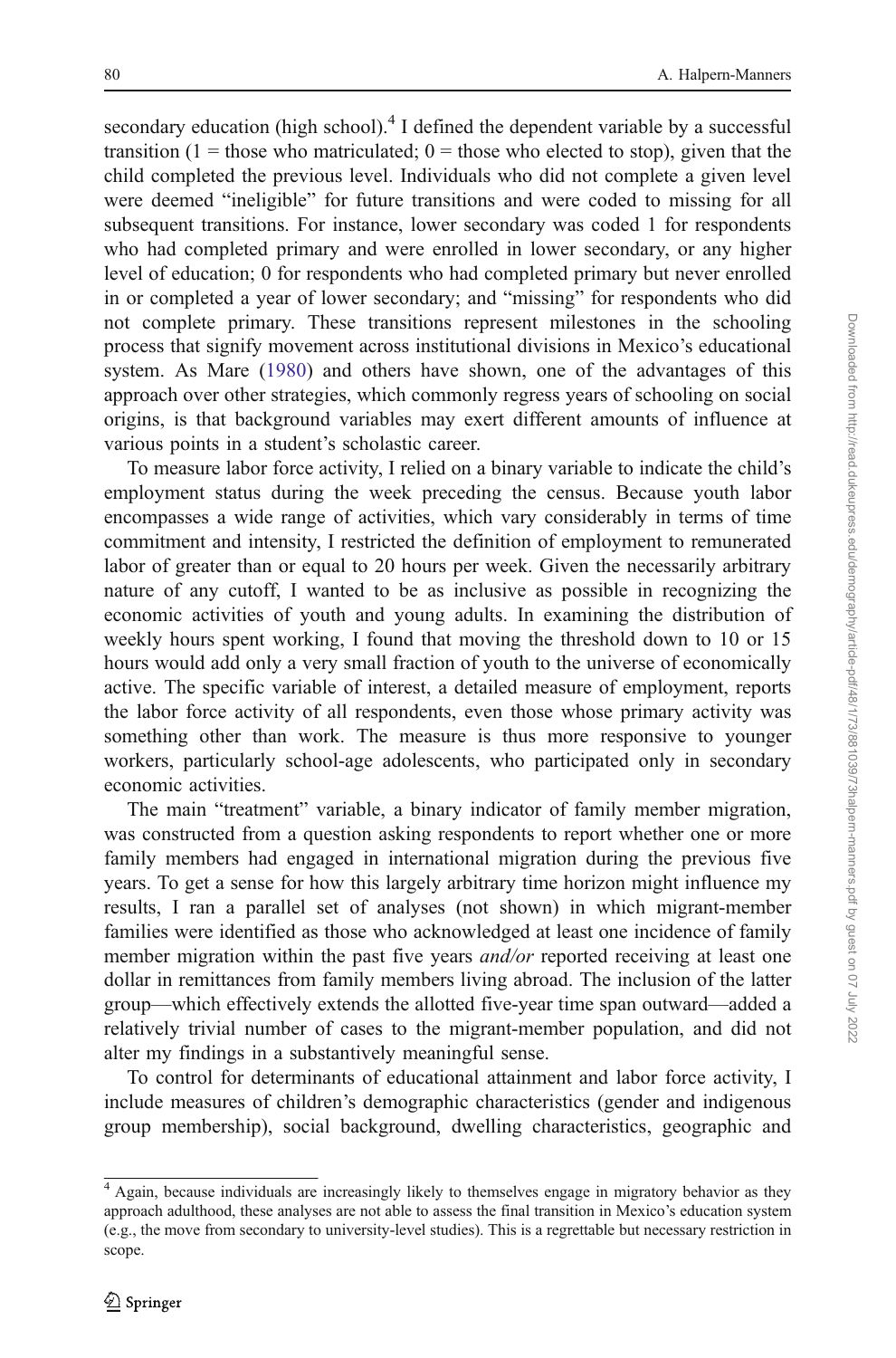<span id="page-8-0"></span>community-level characteristics, and family composition. Because Mexican youth with more highly educated parents, or with parents who have higher earnings, are likely to spend more time in school and less time working (Levison et al. [2001\)](#page-25-0), the models controlled for social background by using variables for total family income and the maximum of the father's and mother's years of completed schooling.<sup>5</sup> Dwelling characteristics comprise a variety of proxies for the wealth and standard of living in the household that income might not otherwise capture, including dummy variables for the existence of piped sewage disposal, a private telephone line, and the dwelling's flooring material ( $0 = \text{dirt}$ ; 1 = concrete).

The community-level covariates consist of dummy variables indicating the type of locale (urban or rural) and the state of residence. Including these regressors is particularly important given that geographic differences in labor market conditions and educational opportunities are likely to influence the enrollment and employment decisions of youth as well as family-level migratory behaviors. Unfortunately, because of data limitations, it was impossible to determine whether the family lived in its enumerated area for the entire five-year period in question, although preliminary analysis revealed that only 6.1% of families claimed residence in a different state in 1995. Following Blake [\(1989](#page-24-0)) and the extensive literature on family disruption and schooling outcomes (see, e.g., Astone and McLanahan [1991](#page-24-0)), the family composition variables contain measures for the number of dependents in the family and their age structure, as well as an indicator for households with only one parent present. Accounting for these determinants gives a rough control for the interaction between children's employment and enrollment status, on the one hand, and variability in the care and material needs of the family on the other.

#### Selection on Unobservables Into the Migrant Pool

Finally, it is necessary to address the issue of selectivity on unobserved factors that influence a family's migratory behavior and the outcomes of substantive interest. Because out-migration is a nonrandom process (Feliciano [2005](#page-24-0), [2006\)](#page-24-0), and because some unmeasured factor(s) may determine both family's migratory behavior and youths' school and labor market outcomes, models that treat the migratory decisions of family members as exogenous are likely to produce biased and inconsistent estimates. Suppose, for example, that the propensity to matriculate  $y^*$  and migrate  $z^*$ can be expressed as

$$
y_i^* = \sum_k \beta_k x_{ki} + \delta z_i + \varepsilon_i
$$
 (1)

$$
z_i^* = \sum_k \beta_k x_{ki} + \sum_k \gamma_k w_{ki} + \mu_i, \qquad (2)
$$

where, for the *i*th individual (*i*=1, ..., *N*),  $x_k$  and  $w_k$  represent the *k*th characteristics  $(k=1, \ldots, K)$  thought to be associated with matriculation and family member

 $\frac{5}{10}$  The four levels of total family income—a variable that does not include earnings that children themselves contribute, nor income derived from foreign remittances—correspond to quartiles in the income distribution.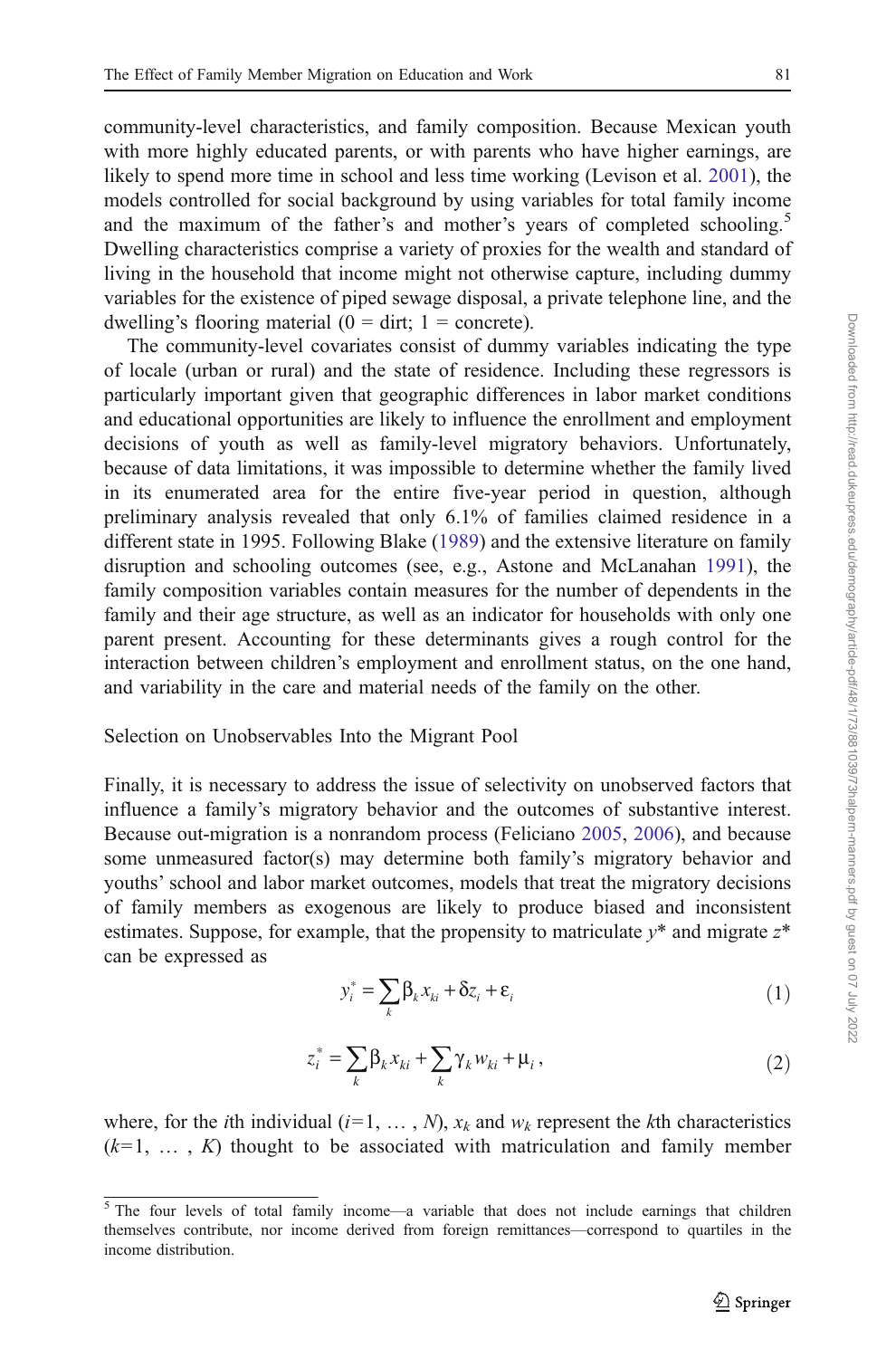<span id="page-9-0"></span>migration, respectively; z is an observed binary indicator of family member migration with coefficient δ; and  $\beta_k$  and  $\gamma_k$  are coefficients corresponding to  $x_k$  and  $w_k$ . The problem with this system of equations is that the unobservable error terms μ and ε may be correlated, such that  $Cov(\varepsilon, \mu | x, z, w) \neq 0$ . For instance, if an unobservable emphasis on work ethic within the household were to affect migration strategies and youths' educational outcomes net of observed covariates, Eq. [1](#page-8-0) would violate the assumption that explanatory variables be independent and uncorrelated with the error term. Under these conditions, the association between migration and educational outcomes would be spurious because of unobserved attitudes, characteristics, and/or ambitions.

One non-experimental approach to resolving this inconsistency makes use of the endogenous switching regression model. The switching model is designed to demonstrate the effects of a categorical variable, such as family member migration, on an outcome when the outcome and observed variable are thought to be jointly determined by some unmeasured factor or set of factors (Winship and Mare [1992\)](#page-26-0). Social scientists have invoked this procedure in a number of settings, including analyses of curriculum tracking and students' achievement (Gamoran and Mare [1989](#page-24-0); Mare and Winship [1988\)](#page-25-0), marital dissolution and women's economic outcomes (Smock et al. [1999\)](#page-26-0), labor market sector and wages (Sakamoto and Chen [1991a](#page-26-0), [b](#page-26-0)), interracial contact and racial attitudes (Powers and Ellison [1995\)](#page-26-0), and earnings among Hispanic migrants (Tienda and Wilson [1992](#page-26-0)).

The switching regression framework can be summarized as follows. Keeping with the matriculation example, let  $y_{0i}^*$  and  $y_{1i}^*$  represent two latent continuous educational transition outcomes for the ith individual (as indicated by the observed dichotomous variables  $y_{0i}$  and  $y_{1i}$ ), where  $y_{0i}^*$  denotes the outcome that would have occurred had the individual lived in a family without migrant members ( $z=0$ ), and  $y_{1i}^*$  denotes the outcome that would have been realized had they resided in a migrant-member family ( $z=1$ ). As in Eq. [2,](#page-8-0) let  $z_i^*$  be equal to a latent score indexing the *i*th individual's probability of belonging to a migrant-member family, so that  $z=1$  if  $z^*>0$ , and  $z=0$ if  $z^*$  <0. Following conventional notation (see, e.g., Mare and Winship [1988\)](#page-25-0), the resulting structural system may be expressed as

$$
y_{0i}^* = \sum_{k} \beta_{0k} x_{ki} + \varepsilon_{0i} \qquad \text{if } z = 0,
$$
 (3)

$$
y_{1i}^* = \sum_k \beta_{1k} x_{ki} + \varepsilon_{1i} \qquad \text{if } z = 1,
$$
 (4)

$$
z_i^* = \sum_k \gamma_k w_{ki} + \eta_0 y_{0i} + \eta_1 y_{1i} + \zeta_i , \qquad (5)
$$

where  $\beta_{ik}$  (j=0,1) reflects the effect of  $x_{ki}$  on the likelihood of matriculating;  $\gamma_k$ denotes the effect of  $w_{ki}$  on the likelihood of belonging to a migrant-member family;  $\eta_0$  and  $\eta_1$  are parameters representing the effect of (expected) educational outcomes on family migratory decisions; and  $\varepsilon_{1i}$ ,  $\varepsilon_{2i}$ , and  $\zeta_i$  are the stochastic components of the model.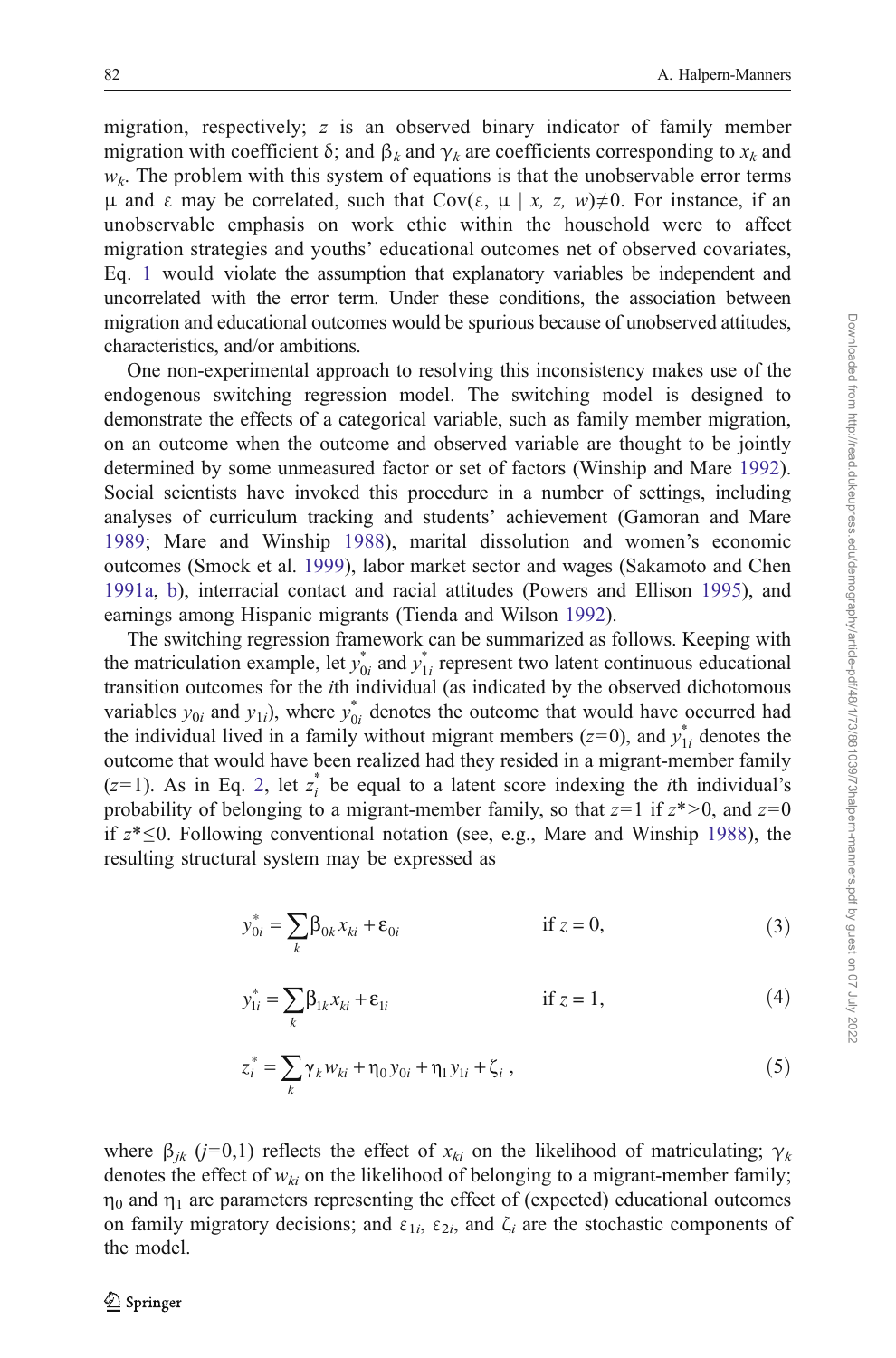<span id="page-10-0"></span>Because only a single educational outcome is observed per youth, Eq. [5](#page-9-0) must be estimated indirectly through its reduced form:

$$
z_i^* = \sum_k \pi_k w_{ki} + \varepsilon_{2i},\tag{6}
$$

where  $\pi_k = \eta_0 \beta_{0k} + \eta_1 \beta_{1k} + \gamma_k$ , and  $\varepsilon_{2i} = \eta_0 \varepsilon_{0i} + \eta_1 \varepsilon_{1i} + \zeta_i$ . The disturbance term in the structural version of the migration selection equation (e.g.,  $\zeta$ ) is generally uncorrelated with the errors in the matriculation equations (e.g.,  $\varepsilon_0$  and  $\varepsilon_1$ ). The disturbance terms in the reduced form of the model (e.g., Eqs. [3,](#page-9-0) [4](#page-9-0), and 6), however, are free to correlate with one another. More specifically,  $\varepsilon_0$ ,  $\varepsilon_1$ , and  $\varepsilon_2$  are assumed to follow a trivariate normal distribution, with mean zero and  $\text{Var}(\varepsilon_0) = \sigma_0^2$ ,  $\text{Var}(\varepsilon_1) = \sigma_1^2$ ,  $\text{Var}(\varepsilon_2) = \sigma_2^2$ ,  $\text{Cov}(\varepsilon_0, \varepsilon_1) = \sigma_{01}$ ,  $\text{Cov}(\varepsilon_0, \varepsilon_2) = \sigma_{02}$ , and  $Cov(\varepsilon_1, \varepsilon_2) = \sigma_{12}$ .

The latter two disturbance covariances,  $\sigma_{02}$  and  $\sigma_{12}$ , are indicative of a common but unmeasured factor that influences both migratory behavior and remaining family members' educational outcomes. When  $\sigma_{12}$ >0, there is evidence for positive and nonignorable selection on unobservables into the migrant family member pool. Such a finding would suggest that youth in migrant-member families are more likely to matriculate (net of observed social, demographic, and economic variables) than randomly selected individuals from the larger population. When  $\sigma_{02} < 0$ , there is evidence for positive unobserved selection into the no-migrant family member pool because the covariance implies a negative correlation between successful transitions and belonging to a migrant-member family (Mare and Winship [1988](#page-25-0)). More generally, if either  $\sigma_{02}$  or  $\sigma_{12}$  is nonzero, then estimates obtained using conventional approaches to modeling the impact of family member migration would be biased because of unobserved selectivity.

Provided that there are theoretically grounded reasons for doing so, excluding some of the elements in  $w$  from the outcome equations can improve the precision with which estimates of  $\sigma_{02}$ ,  $\sigma_{12}$ ,  $\beta_{0k}$ ,  $\beta_{1k}$ , and  $\pi_k$  are identified (Mare and Winship [1988\)](#page-25-0).<sup>6</sup> For my purposes, findings from prior research suggest at least two plausible restrictions. First, on the basis of studies that stress the salience of social networks and contextual factors to the migratory enterprise (Massey [1986](#page-25-0), [1987](#page-25-0); Stecklov et al. [2005\)](#page-26-0), let w (but not x) contain municipal- and state-level measures of the percentage of households with at least one migrant family member and the percentage of household receiving remittances. Second, following Durand and Massey [\(1992](#page-24-0)) and Root and De Jong ([1991\)](#page-26-0), both of whom identified the life-cycle stage of the household as a strong predictor of family migratory behavior, let  $w$  (but not  $x$ ) include indicators of the head of household's age. Excluding these variables from the outcome equations implies that their effect on youths' educational transitions and labor force participation is either weak (conditional on the control variables described earlier and contained in  $x$ ) or indirect, operating via familymember migration. The data support this assumption, yielding extremely slim

 $6$  The elements in x and w need not be entirely disjoint. Thus, in addition to specifying exclusion restrictions, the right-hand side of the selection equation also contains indicators of parental education, age structure and number of siblings, urban-rural status, dwelling characteristics and amenities, and indigenous group membership. See supplementary appendix table for more details.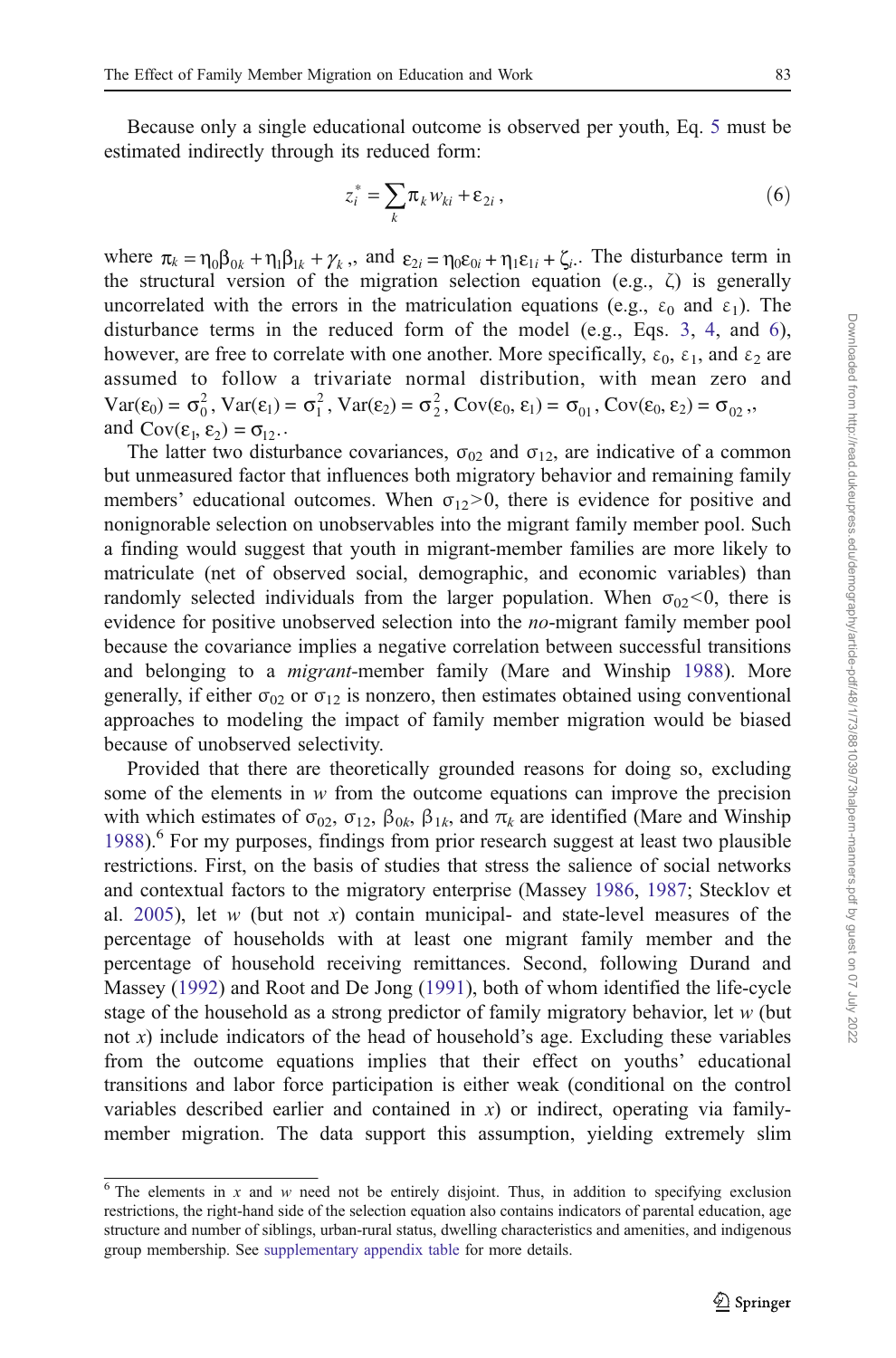empirical associations between the additional "pretreatment" variables in w and the outcomes of substantive interest.<sup>7</sup>

Equations [3,](#page-9-0) [4](#page-9-0), and [6](#page-10-0) can be modeled by using a multistage estimation procedure (Mare and Winship [1988](#page-25-0)). In the first stage, a probit model of Eq. [6](#page-10-0) provides consistent estimates of  $\pi_k$ . The resulting estimates are used to construct the inverse Mills' ratios shown below:

$$
\lambda_{0i} = \phi\{\hat{z}_i\} / \Phi\{\hat{z}_i\} \text{ and } \lambda_{1i} = -\phi\{\hat{z}_i\} / [1 - \Phi\{\hat{z}_i\}],\tag{7}
$$

where  $\phi\{\}\$  and  $\Phi\{\}\$  signify the normal probability density function and the cumulative normal probability function, respectively.<sup>8</sup> The ratios, which conceptually represent the probability or hazard of assignment to each of the family member migration statuses, are subsequently entered into the matriculation equations (Eqs. [3](#page-9-0) and [4](#page-9-0)) as additional regressors $9$ :

$$
y_{0i}^* = \sum_k \beta_{0k} x_{ki} + \sigma_{02} \lambda_{0i} + \varepsilon_{0i}, \qquad (8)
$$

$$
y_{1i}^* = \sum_k \beta_{1k} x_{ki} + \sigma_{12} \lambda_{1i} + \varepsilon_{1i}.
$$
 (9)

To complete the second stage, Eqs. 8 and 9 are estimated over the subsamples for which  $y_0$  and  $y_1$  are observed.<sup>10</sup> In the next section, I draw on results from these models and from the more naive approach described in Eq. [1](#page-8-0) to demonstrate the extent to which unobserved variables influence family member migration and Mexican youths' interactions with institutions of upward mobility, and to quantify the effect of migration net of measured and unmeasured factors.

## Findings

## Descriptive Results

Table [1](#page-12-0) summarizes the descriptive statistics for each of the variables in my analysis, disaggregated according to family migration history. The first three sections provide gross differences in the control variables. Relative to those in no-migrant families,

<sup>7</sup> In addition to examining empirical associations between the outcomes of interest and the pretreatment variables at the bivariate level, I regressed each of my dependent variables onto the socioeconomic, demographic, geographic, and family compositional variables included in  $x$ , as well as the additional predictors in w. In all three models, the resulting parameter estimates for the pretreatment variables were substantively trivial in magnitude. These results are available upon request.

<sup>&</sup>lt;sup>8</sup> By construction, z and  $\lambda$  in Eq. 7 are inversely related, such that a larger estimated value for z implies a smaller  $\lambda$ .<br><sup>9</sup> A Huber-White sandwich estimator was used in the second stage to correct for heteroskedasticity (White

[<sup>1980\)</sup>](#page-26-0).<br><sup>10</sup> The standard errors generated by the switching regressions may be deflated because of the presence of an estimated quantity (the inverse Mills' ratio) in the second-stage probit models. Because of the unusually large sample size, however, it is unlikely that any such bias would meaningfully alter my substantive conclusions.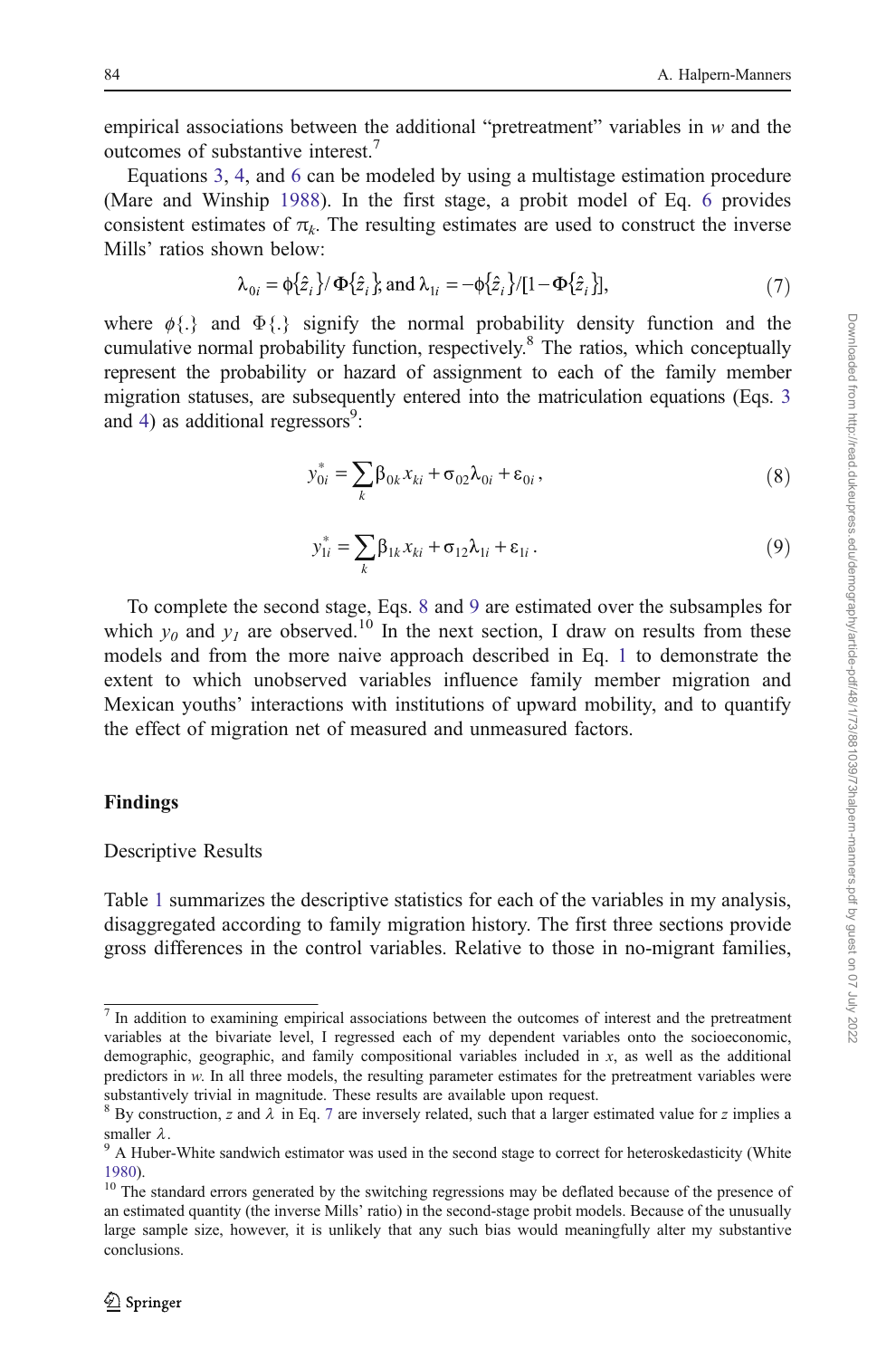|                                                                   | Family Member Migration |                    |
|-------------------------------------------------------------------|-------------------------|--------------------|
| Independent and Dependent Variables                               | No Migrants             | 1 or More Migrants |
| Social Background                                                 |                         |                    |
| Mean parental education in years                                  | 7.0                     | 5.0                |
| Mean family income (per month)                                    | 4,072.6                 | 3,477.5            |
| Have piped sewage $(\% )$                                         | 72.9                    | 64.8               |
| Have private phone $(\%)$                                         | 35.0                    | 31.8               |
| Have concrete flooring (%)                                        | 84.9                    | 86.7               |
| Demographic Characteristics                                       |                         |                    |
| Female (%)                                                        | 48.6                    | 52.5               |
| Member of an indigenous group $(\%)$                              | 6.1                     | 3.1                |
| Live in a rural area $(\% )$                                      | 25.1                    | 42.7               |
| Family Composition                                                |                         |                    |
| Mean number of children ages 0-5                                  | 0.4                     | 0.5                |
| Mean number of children ages 6-18                                 | 2.8                     | 3.0                |
| Live in single-parent household $(\%)$                            | 15.9                    | 27.2               |
| "Pretreatment" Variables                                          |                         |                    |
| Households in state with with $1+$ migrant family member $(\%)$   | 4.8                     | 6.1                |
| Households in municipality with $1+$ migrant family member $(\%)$ | 5.1                     | 12.1               |
| Households in state receiving remittances $(\%)$                  | 3.9                     | 6.0                |
| Households in municipality receiving remittances (%)              | 3.8                     | 8.8                |
| Head of household's age                                           | 44.4                    | 47.2               |
| Youth's Educational Outcomes                                      |                         |                    |
| Transitioned from primary to lower secondary school (%)           | 85.6                    | 77.0               |
| Transitioned from lower secondary to secondary school (%)         | 74.0                    | 59.6               |
| Youth's Labor Force Activity                                      |                         |                    |
| Employed 20 or more hours per week                                | 31.8                    | 35.8               |
| Weighted N                                                        | 5,964,848               | 468,478            |
| Unweighted n                                                      | 596,006                 | 58,063             |

#### <span id="page-12-0"></span>Table 1 Descriptive statistics for independent and "pre-treatment" variables

Source: IPUMS-International (Mexico 2000 sample)

these tabulations suggest that youth in migrant-sending families have parents with lower levels of educational attainment and income, tend to reside in rural homes with fewer amenities, are more likely to be female, and tend to live in households with only one parent present. With respect to the additional pretreatment variables in the selection equation, which are shown in the fourth panel, it is not surprising that these youth are also likely to reside in municipalities and states with disproportionately high rates of out-migration and remittance receipts.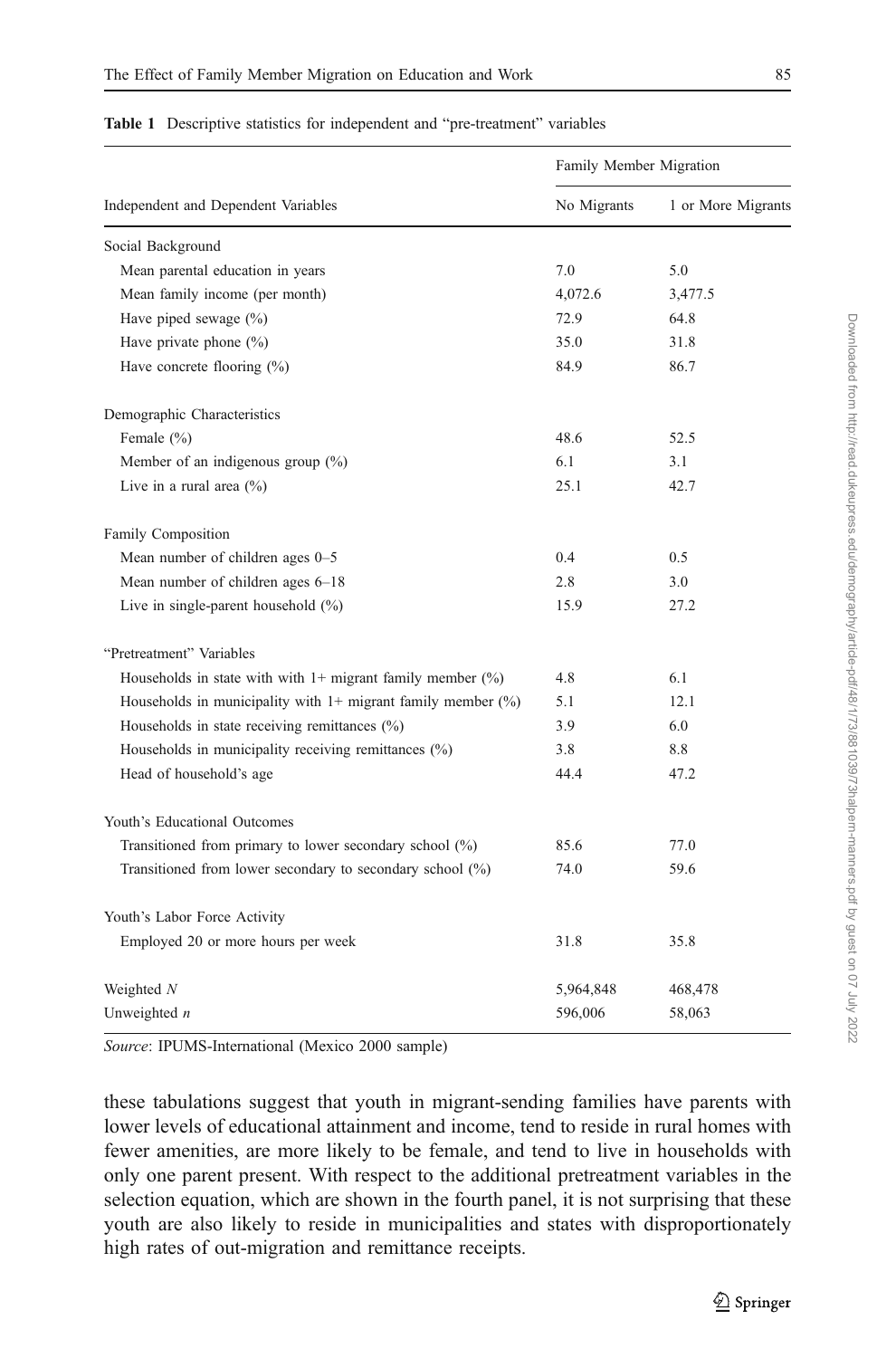Of more importance for the present analysis are the terms for education and labor force activity. As the fifth section of Table [1](#page-12-0) demonstrates, the transition rate among youth in families with migrants is consistently lower than for those with stationary family members. For instance, roughly three-quarters of eligible youth in no-migrant families made the transition from lower secondary to secondary school, compared with only 59.6% of eligible children in the migrant family member group. Such gross differences are virtually nonexistent, however, when considering patterns of youth labor force participation. In fact, rather than decreasing for adolescents in the migrant family member subgroup, as culture of migration theorists might anticipate, rates of labor force activity are actually higher among youth in nonstationary families. Whether these gross differences hold in a multivariate context, and to what extent unmeasured selectivity shapes the results, will occupy my focus in the remainder of this section.

Results From a Conventional Regression Approach

Table [2](#page-15-0) reports uncorrected probit estimates of the family member migration effect on educational transitions and participation in the labor force. Here and throughout, I evaluate statistical significance according to the more conservative Bayesian information criterion (BIC). The Bayesian approach, which extracts a penalty proportionate to the sample size (Raftery [1995\)](#page-26-0), is well-suited for the present analysis given the unusually large number of cases involved. To ease interpretation, marginal effects are shown in the third column of each panel, indicating the estimated change in the probability of an outcome for a unit change in one of the predictors, holding all others to the sample mean.

The results are suggestive in two respects. First, the coefficient on family member migration, albeit somewhat small in magnitude, is statistically significant and negative in both of the models predicting educational transitions. The probability of matriculating from lower-secondary to secondary school among youth in families with at least one migrant member, for example, is 4 percentage points less than it is for their counterparts in nonmigrant families, net of individual, familial, and geographic characteristics. Second, if the analyses were to end here, one might reasonably conclude that family member migration has little practical effect on Mexican youths' labor force participation, as evidenced by the statistically significant but substantively modest coefficient in the rightmost column. Although this finding would be generally consistent with the negligible gross differences observed in Table [1](#page-12-0), it says nothing about the role unobserved factors play in "matching" youth to migrant and no-migrant member families.

Testing for Nonrandom Selection on Unobservables

To assess whether unobserved factors bias the inferences drawn from the uncorrected models reported previously, Table [3](#page-17-0) provides results from endogenous switching regressions predicting the probability of successfully completing educational transitions. As discussed earlier, these estimates—unlike those in Table [2](#page-15-0)—are adjusted for nonrandom assignment to migrant and nonmigrant families on both measured and unmeasured variables. The slope coefficients for the former generally behave similarly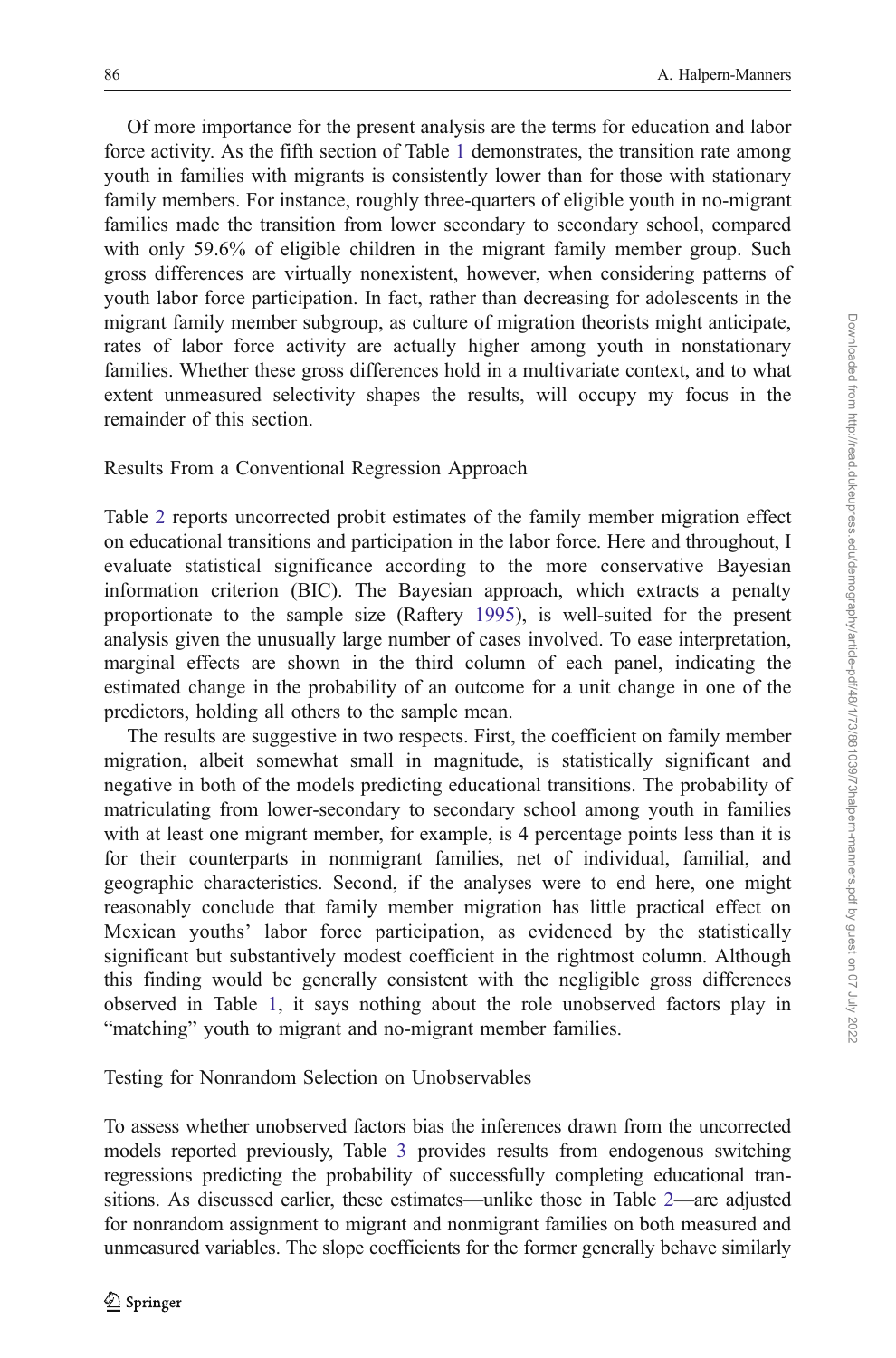regardless of migration status and are consistent with expectations. The only indicator that does not fit this description is indigenous group membership, a measure whose sign and significance varies depending on family member migration status.

The coefficients associated with  $\sigma_{02}$  and  $\sigma_{12}$ , given near the bottom of Table [3,](#page-17-0) contain information pertaining to unmeasured factors that influence migration and matriculation. Recall that if unobserved determinants of family member migration are unimportant in explaining differences in children's educational outcomes, these parameters will equal 0. This does not appear to be the case in either transition model. Instead, the estimated error covariances are each positive and statistically significant according to the BIC. Substantively, this implies that youth who actually belong to migrant-sending families are *more likely* to matriculate from one educational level to the next than would a random sample of children with identical measured characteristics, whereas young people who live in no-migrant families are less likely to do so. Thus, efforts that fail or are otherwise unable to adjust for selection on unmeasured factors—such as the regression analyses reported in Table [2](#page-15-0)—run the risk of *understating* the magnitude of the negative migration effect.

A similar set of conclusions emerge from the switching regressions predicting labor force participation, summarized in Table [4](#page-19-0). Here, again, the parameter estimates on the control variables for migrants and nonmigrants tend to parallel one another quite closely, suggesting that the net effects of familial, demographic, geographic, and socioeconomic characteristics on youths' labor force participation are largely homogenous with respect to family member migration. The exceptions include the effect of piped sewage and the presence of young children in the household, both of which obtain significance for one group (youth in nonmigrant families) but not the other.

Turning to the disturbance covariances at the bottom of Table [4](#page-19-0), the fact that  $\sigma_{02}$  and  $\sigma_{12}$  are statistically significant and show a positive sign implies that there is positive selection into migrant families and negative selection into no-migrant families, net of measured variables. Put differently, if a random sample of Mexican youth with equal individual-level and background characteristics were placed in migrant member families, these youth would be *less likely* to work than those who actually reside in such families. On the other hand, if the same sample of youth were matched to nomigrant families, they would be *more likely* to participate in the labor force than the children who in fact live in such households. Either way, these coefficients cast doubt onto the accuracy of the results obtained from the uncorrected probit model and the descriptive analysis presented earlier. Although the exact nature of the selection mechanism cannot be ascertained from these data, it is clear that nonrandom selection on unobserved factors attenuates the negative association that would otherwise obtain between family member migration and youths' labor force participation.

#### Quantifying the Family-Member Migration Effect

What, then, is the "treatment" effect of family member migration on youths' educational outcomes and labor force participation? To better answer this question, Figs. [1](#page-20-0), [2](#page-20-0) and [3](#page-21-0) plot index sufficient (or control function) estimates of youths' school outcomes and labor market participation (Heckman et al. [1998](#page-24-0); Heckman et al. [1999](#page-24-0)). The estimator uses parameters from the switching regression models as an apparatus to recover the average treatment effect among those in migrant member families, or what can be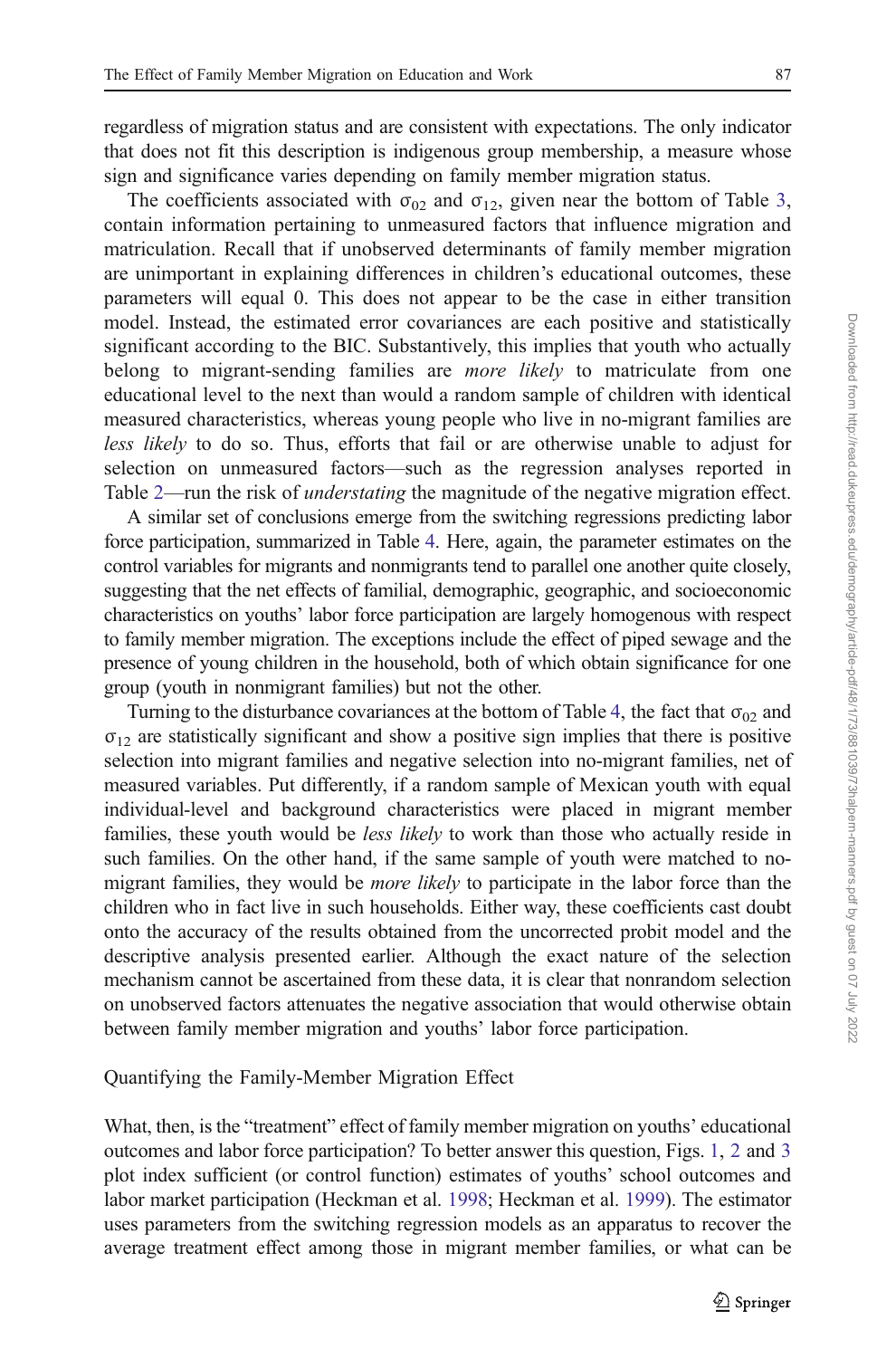<span id="page-15-0"></span>

|                                       | to Lower Secondary | Successful Transition From Primary |                         | Secondary to Secondary | Successful Transition From Lower |                         |             | Active Labor Force Participation |                         |
|---------------------------------------|--------------------|------------------------------------|-------------------------|------------------------|----------------------------------|-------------------------|-------------|----------------------------------|-------------------------|
| Independent Variables                 | ß                  | $8/8$ <sub>E</sub>                 | $\partial P/\partial x$ | $\circ$                | $ \beta/\mathrm{SE} $            | $\partial P/\partial x$ | ß           | $\beta$ /SE                      | $\partial P/\partial x$ |
| 1+ migrant member<br>Migration Status | $-0.05***$         | (19.14)                            | $-0.01$                 | $-0.14***$             | (45.85)                          | $-0.04$                 | $-0.01***$  | (6.76)                           | $-0.01$                 |
| Demographic Characteristics<br>Female | $-0.02***$         | (11.99)                            | $-0.00$                 | $0.10***$              | (66.93)                          | 0.03                    | $-0.62***$  | (560.27)                         | $-0.21$                 |
| Member of an indigenous group         | $0.06***$          | (17.17)                            | 0.01                    | $0.19***$              | (39.16)                          | 0.05                    | $-0.01***$  | (5.21)                           | $-0.01$                 |
| Social Background                     |                    |                                    |                         |                        |                                  |                         |             |                                  |                         |
| Parental education                    | $0.10***$          | (85.604)                           | 0.02                    | 0.09***                | (412.61)                         | 0.03                    | $-0.06$ *** | (373.62)                         | $-0.02$                 |
| Income of parent(s): \$443-\$1,671    | $0.08***$          | (39.66)                            | 0.01                    | $0.02***$              | (6.84)                           | 0.01                    | $0.10***$   | (60.94)                          | 0.04                    |
| Income of parent(s): \$1,672-\$3,400  | $0.14***$          | (62.76)                            | 0.02                    | $0.06***$              | (25.02)                          | 0.02                    | $0.13***$   | (73.43)                          | 0.05                    |
| Income of parent(s): \$3,401+         | $0.23***$          | (91.64)                            | 0.04                    | $0.21***$              | (74.80)                          | 0.07                    | $0.09***$   | (44.80)                          | 0.03                    |
| Dwelling has piped sewage             | $0.21***$          | (11.52)                            | 0.04                    | $0.15***$              | (65.23)                          | 0.05                    | $-0.03***$  | (18.23)                          | $-0.01$                 |
| Dwelling has private phone            | $0.40***$          | (189.15)                           | 0.06                    | $0.37***$              | (204.81)                         | 0.11                    | $-0.21***$  | (145.53)                         | $-0.07$                 |
| Dwelling has concrete flooring        | $0.17***$          | (83.32)                            | 0.03                    | $0.15***$              | (47.89)                          | 0.05                    | $-0.04***$  | (20.58)                          | $-0.01$                 |
| Geographic Characteristics            |                    |                                    |                         |                        |                                  |                         |             |                                  |                         |
| Reside in a rural area                | $-0.14***$         | (74.66)                            | $-0.02$                 | $-0.22***$             | (94.27)                          | $-0.07$                 | $-0.11**$   | (67.34)                          | $-0.04$                 |
| Family Composition                    |                    |                                    |                         |                        |                                  |                         |             |                                  |                         |
| Number of children ages 0-5           | $-0.12***$         | (133.52)                           | $-0.02$                 | $-0.17***$             | (143.25)                         | $-0.05$                 | $0.05***$   | (62.55)                          | 0.02                    |
| Number of children ages 6-18          | $-0.08***$         | (161.93)                           | $-0.01$                 | $-0.07***$             | (117.60)                         | $-0.02$                 | $0.06***$   | (143.61)                         | 0.02                    |
| Single-parent household               | $-0.08***$         | (40.89)                            | $-0.01$                 | $-0.04***$             | (18.08)                          | $-0.01$                 | $-0.09***$  | (60.67)                          | $-0.03$                 |

Table 2 Probit models predicting the completion of educational transitions and labor force participation Table 2 Probit models predicting the completion of educational transitions and labor force participation Downloaded from http://read.dukeupress.edu/demography/article-pdf/48/1/73/881039/73halpem-manners.pdf by guest on 07 July 2022 Downloaded from http://read.dukeupress.edu/demography/article-pdf/48/1/73/881039/73halpern-manners.pdf by guest on 07 July 2022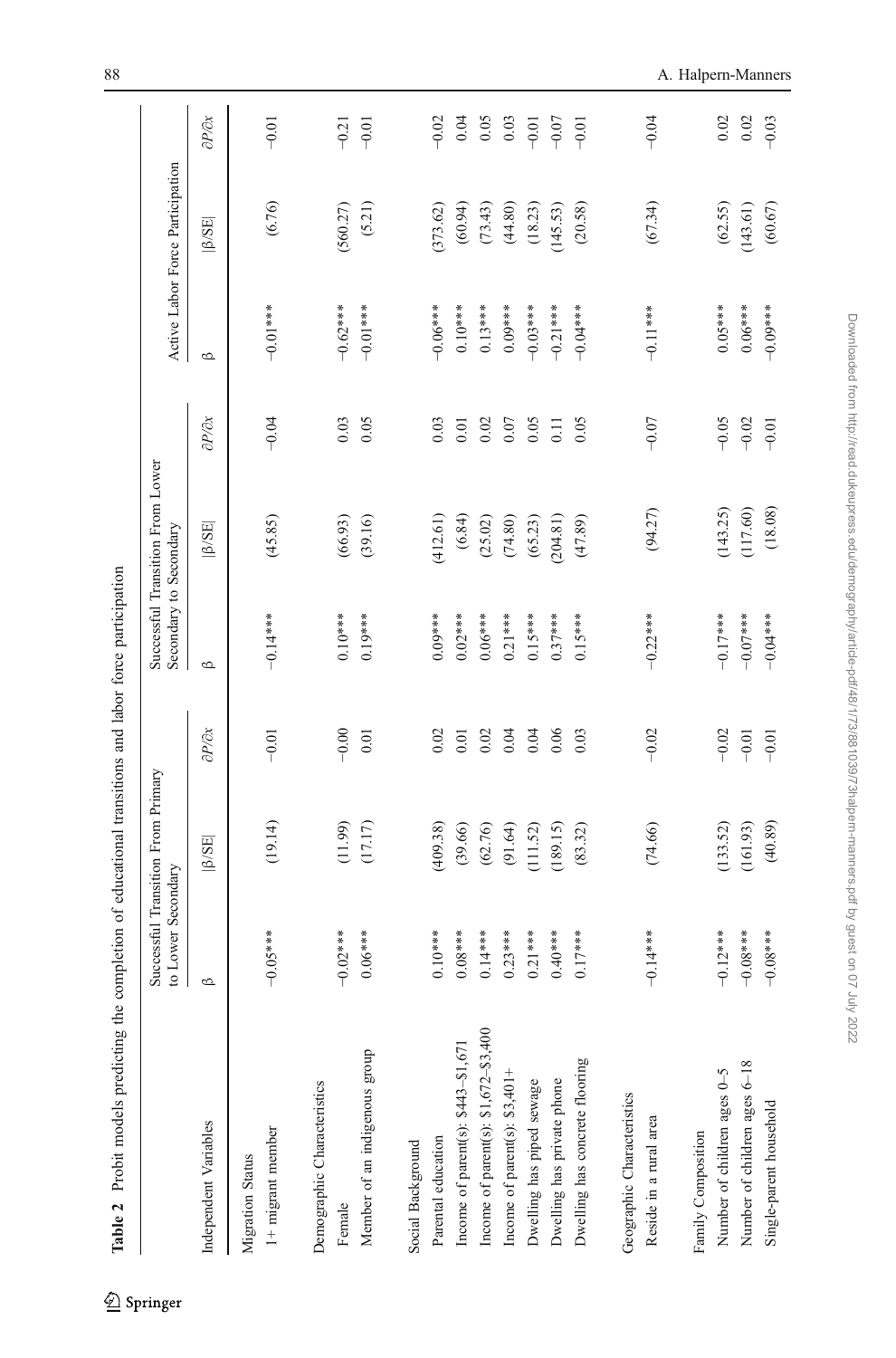| <b>Constant</b>                                                                                                                                                                                                                                                                                                                                                                                                                                                                                                                                                                                                            | $0.30***$          | (51.59) | $-0.41**$      | (51.28) | $0.32***$      | (55.78) |
|----------------------------------------------------------------------------------------------------------------------------------------------------------------------------------------------------------------------------------------------------------------------------------------------------------------------------------------------------------------------------------------------------------------------------------------------------------------------------------------------------------------------------------------------------------------------------------------------------------------------------|--------------------|---------|----------------|---------|----------------|---------|
|                                                                                                                                                                                                                                                                                                                                                                                                                                                                                                                                                                                                                            | 571,216            |         | 343,248        |         | 654,069        |         |
| $x^2$ Likelihood Ratio (df = 45)                                                                                                                                                                                                                                                                                                                                                                                                                                                                                                                                                                                           | $1,025,829.740***$ |         | 780,085.094*** |         | 801,772.499*** |         |
| ewage; phone: no access to private phone line; flooring; dirt; urban-rural status: urban; and single-parent household: two-parent household. Indicators of state of residence were<br>otes: Reference categories for the polytomous variables are gender: male; ethnicity: not a member of an indigenous group; monthly family income: \$0-\$442; sewage: no piped<br>ncluded in the model but are not reported here. Marginal effects are given in the columns headed $\partial V/\partial x$ . The derivative is evaluated at the sample mean and, for dummy variables,<br>corresponds to a discrete change from 0 to 1. |                    |         |                |         |                |         |

corresponds to a discrete change from 0 to 1.<br>
<sup>†</sup> Weak evidence;  $\overline{\phantom{a}}$  Positive evidence;  $\overline{\phantom{a}}$  Strong evidence;  $\overline{\phantom{a}}$  Very strong evidence using the BIC. Weak evidence; \* Positive evidence; \*\* Strong evidence; \*\*\* Very strong evidence using the BIC.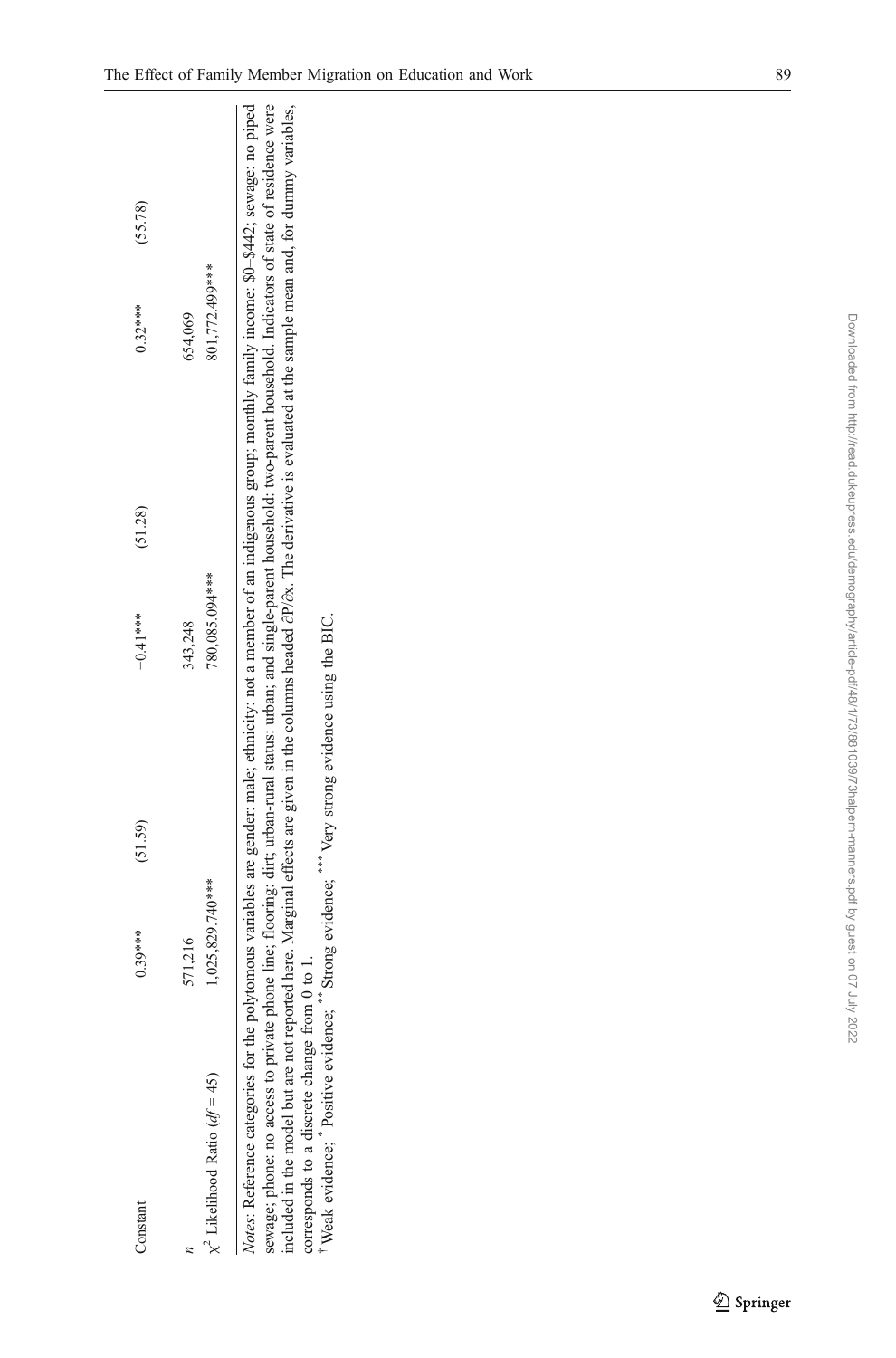| <br> <br>                                          |
|----------------------------------------------------|
|                                                    |
|                                                    |
| ĺ                                                  |
| <b>A CONTRACTOR CONTROL</b>                        |
| $-20$ and $-20$ and $-20$<br>Ì<br>$\vdots$<br>o st |
| ı                                                  |
|                                                    |
|                                                    |
|                                                    |
| ċ<br>i<br>I                                        |

<span id="page-17-0"></span>

| Table 3 Parameter estimates for endogenous switching regression models of educational transitions |                                      |              |                                                       |                     |                                      |             |                                                         |                       |
|---------------------------------------------------------------------------------------------------|--------------------------------------|--------------|-------------------------------------------------------|---------------------|--------------------------------------|-------------|---------------------------------------------------------|-----------------------|
|                                                                                                   |                                      |              | Successful transition from primary to lower secondary |                     |                                      |             | Successful transition from lower secondary to secondary |                       |
|                                                                                                   | Youth in migrant-<br>member families |              | Youth in no migrant-<br>member families               |                     | Youth in migrant-<br>member families |             | Youth in no migrant-<br>member families                 |                       |
| Independent variables                                                                             | $\circ$                              | $ \beta$ /SE | ß                                                     | $ \beta/\text{SE} $ | ß                                    | $\beta$ /SE | ß                                                       | $ \beta/\mathrm{SE} $ |
| Demographic Characteristics<br>Female                                                             | $-0.01$                              | (0.76)       | $-0.02***$                                            | (11.17)             | $0.11***$                            | (6.37)      | $0.10***$                                               | (19.20)               |
| Member of an indigenous group                                                                     | $-0.02$                              | (0.41)       | $0.05***$                                             | (13.06)             | $-0.07$                              | (1.39)      | $0.15***$                                               | (11.98)               |
| Social Background                                                                                 |                                      |              |                                                       |                     |                                      |             |                                                         |                       |
| Parental education                                                                                | $0.09***$                            | (31.78)      | $0.10***$                                             | (359.65)            | $0.07***$                            | (25.17)     | $0.09***$                                               | (108.87)              |
| Income of parent(s): \$443-1,671                                                                  | 0.04                                 | (2.26)       | $0.08***$                                             | (37.98)             | 0.01                                 | (0.29)      | $0.03*$                                                 | (3.92)                |
| Income of parent(s): \$1,672-3,400                                                                | $0.06\dagger$                        | (3.50)       | $0.14***$                                             | (59.78)             | 0.00                                 | (0.20)      | $0.09***$                                               | (11.15)               |
| Income of parent(s): \$3,401+                                                                     | $0.19***$                            | (9.02)       | $0.23***$                                             | (84.47)             | $0.14***$                            | (5.66)      | $0.24***$                                               | (26.35)               |
| Dwelling has piped sewage                                                                         | $0.25***$                            | (15.48)      | $0.21***$                                             | (103.10)            | $0.17***$                            | (8.50)      | $0.16***$                                               | (23.44)               |
| Dwelling has private phone                                                                        | $0.32***$                            | (17.84)      | $0.43***$                                             | (186.96)            | $0.30***$                            | (14.21)     | $0.38***$                                               | (56.61)               |
| Dwelling has concrete flooring                                                                    | $0.18***$                            | (8.40)       | $0.19***$                                             | (86.02)             | $0.15***$                            | (4.99)      | $0.14***$                                               | (15.30)               |
| Geographic Characteristics                                                                        |                                      |              |                                                       |                     |                                      |             |                                                         |                       |
| Reside in a rural area                                                                            | $-0.02$                              | (1.19)       | $-0.13***$                                            | (59.86)             | $-0.27***$                           | (12.21)     | $-0.17***$                                              | (24.13)               |
| Family Composition                                                                                |                                      |              |                                                       |                     |                                      |             |                                                         |                       |
| Number of children ages 0-5                                                                       | $-0.07$ ***                          | (9.17)       | $-0.12***$                                            | (129.01)            | $-0.12***$                           | (10.67)     | $-0.15***$                                              | (38.41)               |
| Number of children ages 6-18                                                                      | $-0.08***$                           | (17.35)      | $-0.08***$                                            | (156.51)            | $-0.05$ **                           | (7.93)      | $-0.06***$                                              | (31.82)               |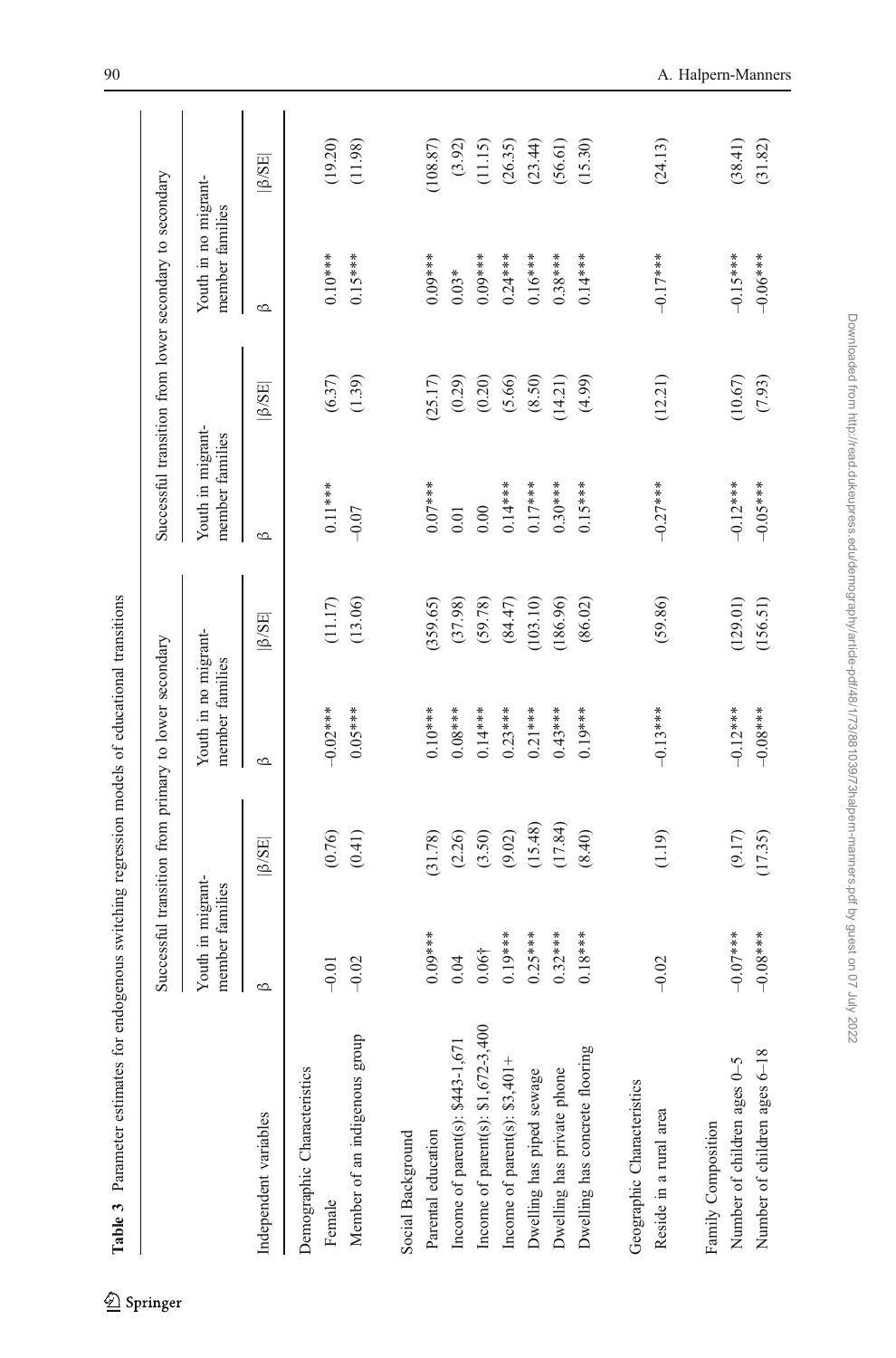| Single-parent household                                                                                                                                                           | $-0.17***$  | (11.25) | $-0.07**$     | (30.23) | $-0.09***$  | (4.54) | $-0.07***$   | (8.60)  |
|-----------------------------------------------------------------------------------------------------------------------------------------------------------------------------------|-------------|---------|---------------|---------|-------------|--------|--------------|---------|
| <b>Constant</b>                                                                                                                                                                   |             | (1.87)  | $0.42***$     | (50.40) | $-0.72***$  | (8.35) | $-0.39***$   | 13.62)  |
| $\sigma_{02}$                                                                                                                                                                     | I           |         | $0.26***$     | (30.50) |             |        | $0.33***$    | (11.81) |
| $\sigma_{12}$                                                                                                                                                                     | $0.20***$   | (7.30)  |               |         | $0.14***$   | (4.52) |              |         |
|                                                                                                                                                                                   | 50,942      |         | 520,274       |         | 26,266      |        | 316,982      |         |
| $x^2$ Likelihood Ratio ( $df=45$ )                                                                                                                                                | 8,129.78*** |         | 943,044.97*** |         | 4,654.44*** |        | 69,484.15*** |         |
| Notes: All parameter estimates represent probit coefficients. Reference categories for the polytomous variables are gender: male; ethnicity: not a member of an indigenous group; |             |         |               |         |             |        |              |         |

monthly family income: \$0-\$442; sewage: no piped sewage; phone: no access to private phone line; flooring: dirt; urban-rual status: urban; and single-parent household: two-<br>monthly family income: \$0-\$442; sewage: no piped monthly family income: \$0–\$442; sewage: no piped sewage; phone: no access to private phone line; flooring: dirt; urban-rural status: urban; and single-parent household: twoparent household. Indicators of state of residence were included in the model but are not reported here parent household. Indicators of state of residence were included in the model but are not reported here

Weak evidence; \* positive evidence; \*\*Strong evidence; \*\*\*Very strong evidence using the BIC †Weak evidence; \* positive evidence; \*\*Strong evidence; \*\*\*Very strong evidence using the BIC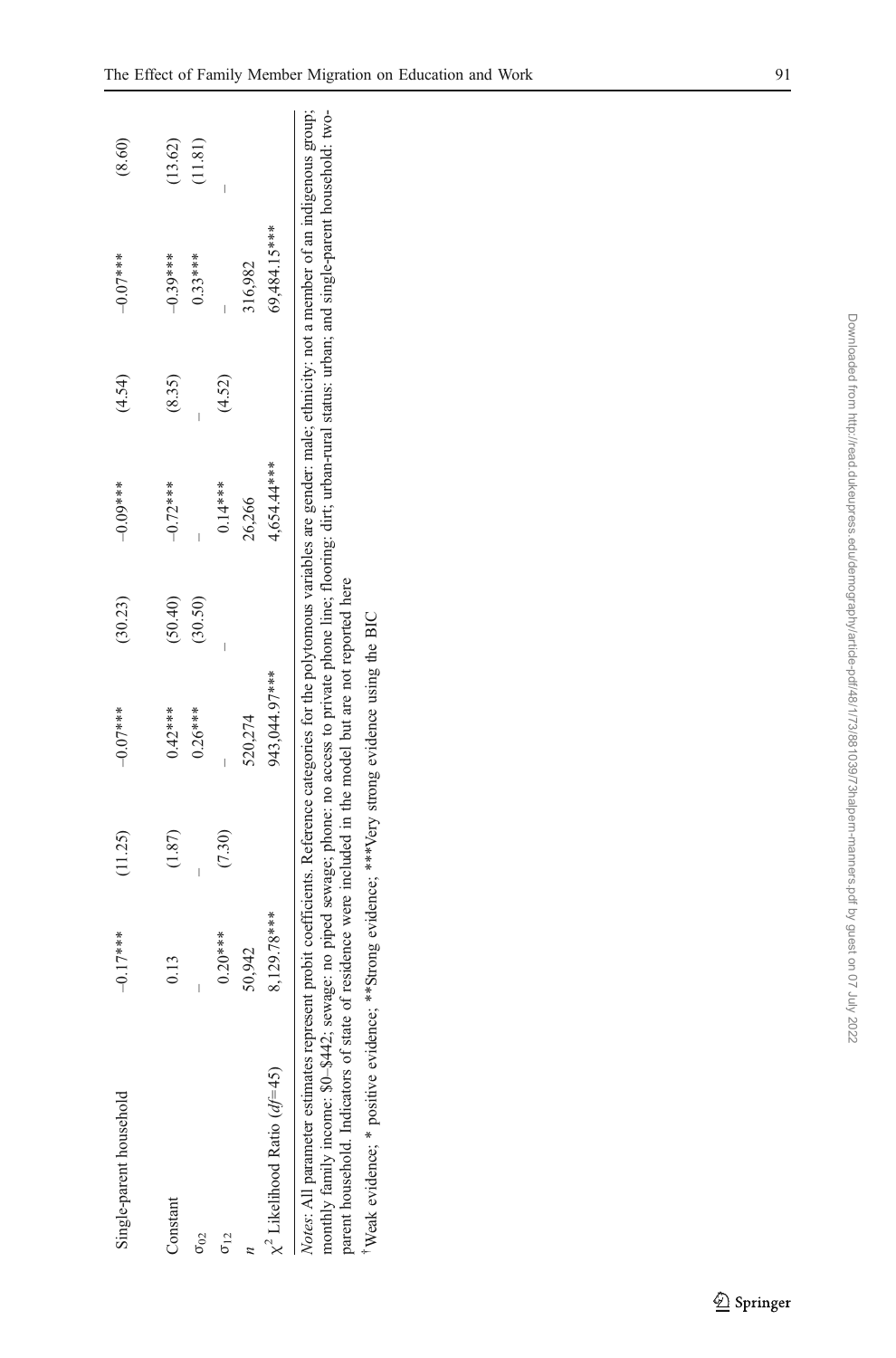|                                      | Youth in migrant-<br>member families |              | Youth in no migrant-<br>member families |              |
|--------------------------------------|--------------------------------------|--------------|-----------------------------------------|--------------|
| Independent variables                | $\beta$                              | $ \beta/SE $ | β                                       | $ \beta/SE $ |
| Demographic Characteristics          |                                      |              |                                         |              |
| Female                               | $-0.76***$                           | (67.76)      | $-0.61***$                              | (529.48)     |
| Member of an indigenous group        | $-0.04$                              | (1.51)       | $-0.05***$                              | (17.45)      |
| Social Background                    |                                      |              |                                         |              |
| Parental education                   | $-0.05***$                           | (22.06)      | $-0.07***$                              | (354.84)     |
| Income of parent(s): $$443-$1671$    | $0.13***$                            | (8.51)       | $0.10***$                               | (54.22)      |
| Income of parent(s): $$1,672-$3,400$ | $0.17***$                            | (10.87)      | $0.12***$                               | (66.16)      |
| Income of parent(s): $$3,401+$       | $0.12***$                            | (7.14)       | $0.08***$                               | (40.14)      |
| Dwelling has piped sewage            | 0.04                                 | (2.84)       | $-0.04***$                              | (22.47)      |
| Dwelling has private phone           | $-0.08***$                           | (5.09)       | $-0.19***$                              | (123.99)     |
| Dwelling has concrete flooring       | 0.02                                 | (1.46)       | $-0.01$                                 | (2.86)       |
| Geographic Characteristics           |                                      |              |                                         |              |
| Reside in a rural area               | $-0.08***$                           | (5.51)       | $-0.06***$                              | (34.63)      |
| Family Composition                   |                                      |              |                                         |              |
| Number of children ages 0–5          | 0.02                                 | (3.27)       | $0.05***$                               | (64.43)      |
| Number of children ages 6–18         | $0.03***$                            | (8.84)       | $0.06***$                               | (138.81)     |
| Single-parent household              | $0.05*$                              | (3.95)       | $-0.11***$                              | (67.42)      |
| Constant                             | $-0.13$                              | (2.16)       | $0.41***$                               | (64.69)      |
| $\sigma_{02}$                        |                                      |              | $0.43***$                               | (56.27)      |
| $\sigma_{12}$                        | $0.20***$                            | (9.48)       |                                         |              |
| $\boldsymbol{n}$                     | 58,063                               |              | 596,006                                 |              |
| $\chi^2$ Likelihood Ratio (df=45)    | 6,600.97***                          |              | 760,001.76***                           |              |

<span id="page-19-0"></span>Table 4 Parameter estimates for endogenous switching regression models of labor force participation

Notes: All parameter estimates represent probit coefficients. Reference categories for the polytomous variables are gender: male; ethnicity: not a member of an indigenous group; monthly family income: \$0– \$442; sewage: no piped sewage; phone: no access to private phone line; flooring: dirt; urban-rural status: urban; and single-parent household: two-parent household. Indicators of state of residence were included in the model but are not reported here

† Weak evidence; \*Positive evidence; \*\*Strong evidence; \*\*\*Very strong evidence using the BIC

thought of as the average treatment effect for the treated. Staying with the variables and notation defined earlier, the formula used to derive the estimates is

$$
E\{y_1 - y_0 \mid x, w, z = 1\} = x_{ki}(\hat{\beta}_{1k} - \hat{\beta}_{0k}) + \frac{\phi\{-w_{ki}\hat{\pi}_k\}}{\Phi\{w_{ki}\hat{\pi}_k\}}[\hat{\sigma}_{02} - \hat{\sigma}_{12}],
$$
(10)

where  $\hat{\beta}_{1k}$ ,  $\hat{\beta}_{0k}$ ,  $\hat{\pi}_k$ ,  $\hat{\sigma}_{02}$ , and  $\hat{\sigma}_{12}$  are quantities estimated in Eqs. [3](#page-9-0)–[5](#page-9-0); and where  $\phi\$ .} is the normal density function, and  $\Phi\{\cdot\}$  is the cumulative normal distribution (Heckman et al.  $1999:86-91$  $1999:86-91$ <sup>11</sup> Because the second stage of the switching regressions used a

<sup>&</sup>lt;sup>11</sup> I evaluated Eq. 10 by using the mean values of the k characteristics in x and w.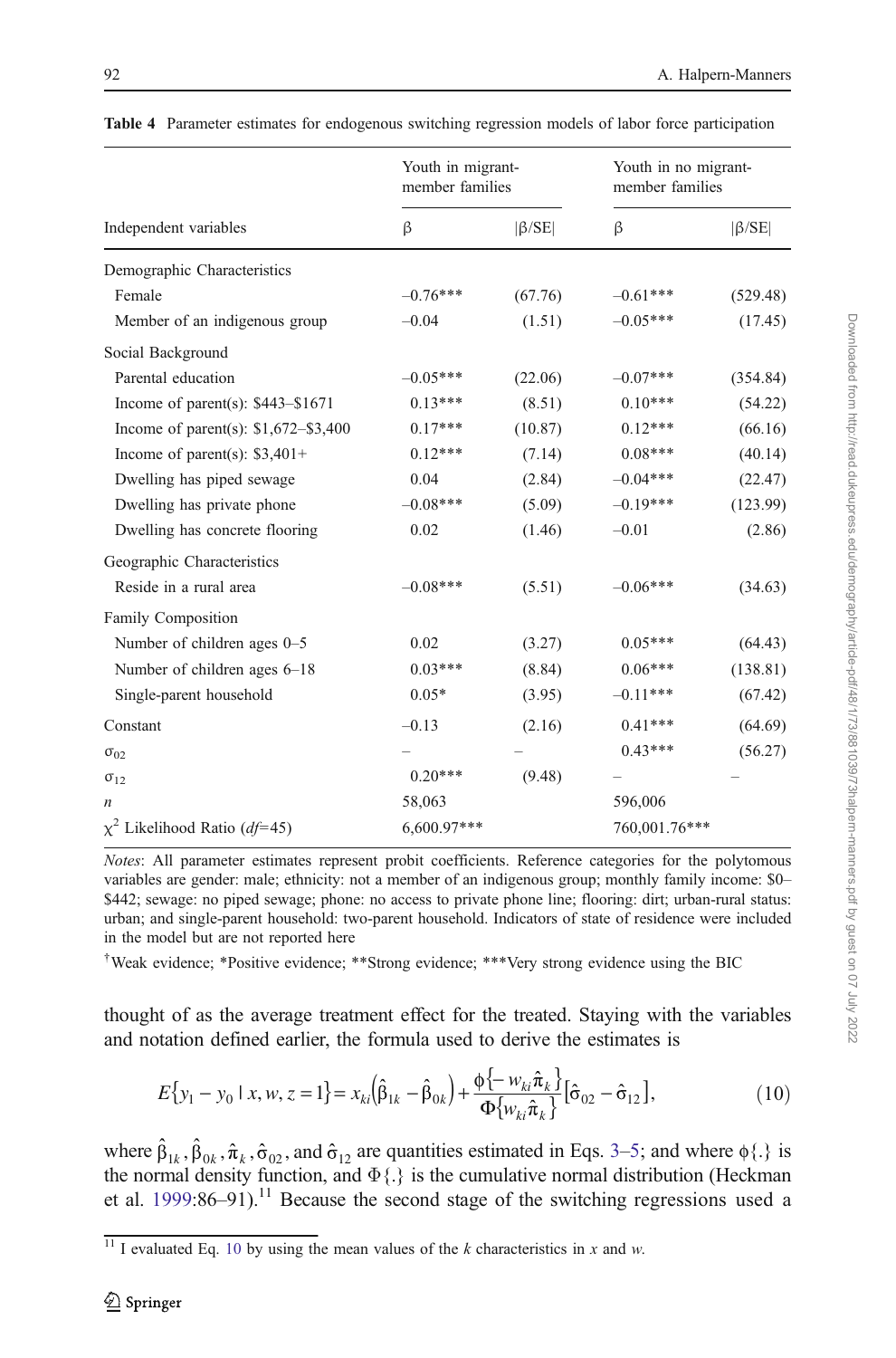<span id="page-20-0"></span>

probit model, Eq. [10](#page-19-0) yields estimates that can be interpreted either as effects on z scores, or, alternatively, as effects of family member migration on the cumulative normal probability of the dependent variable net of measured and unmeasured factors. The results graphed in Figs. 1, 2 and [3](#page-21-0) reflect the latter interpretation.

Figures 1 and 2 display the effect of family member migration on youths' likelihood of making educational transitions. On each graph, the horizontal axis gives baseline probabilities of matriculating from one educational level to the next (or various counterfactual scenarios in which there are no migrant family members),



**Baseline Probability of Successfully Matriculating**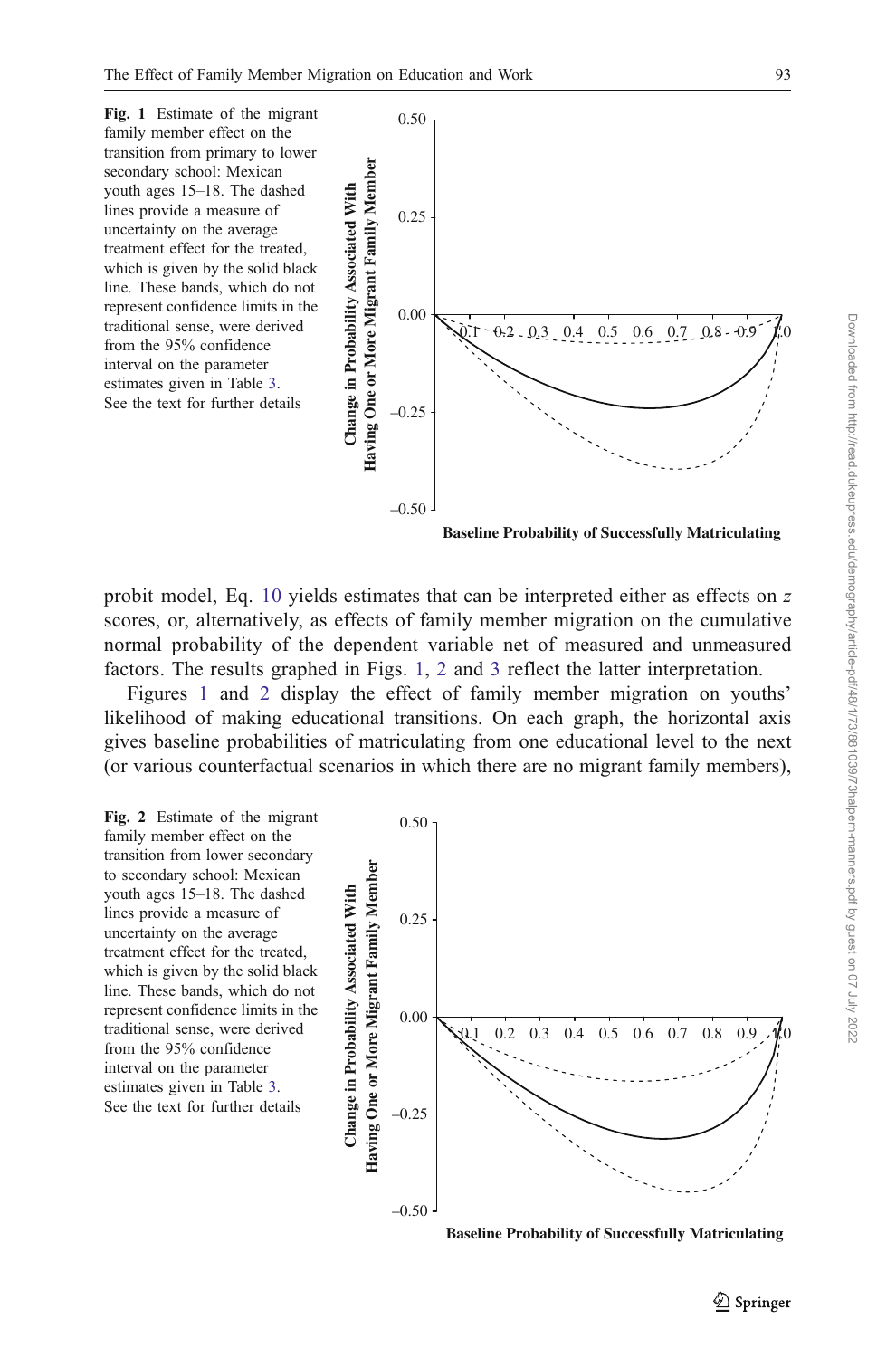<span id="page-21-0"></span>

and the vertical axis gives the change in probability associated with living in a migrant-sending family. The average treatment effect for the treated is plotted in solid black; the lower and upper bounds on this effect, which were derived using the 95% confidence interval (CI) on the parameter estimates obtained from the switching regression models, are displayed by the dashed lines.

Two patterns in particular stand out. First, both figures show that family member migration is negatively and strongly related to youths' probability of matriculation, with effect sizes generally ranging from −.10 to −.20 for the transition to lower secondary and −.15 to −.30 for the transition to secondary school. Second, the parabolic shape of the plots implies that the migration effect diminishes gradually as children's baseline probability of matriculating tends toward 0 or 1. In other words, if a young person's eventual school continuation decision is a foregone conclusion that is, if the individual is positioned at either end of the horizontal axis—then the experience of family member migration will have less of a bearing on whether the child transitions than would otherwise be the case.<sup>12</sup>

Figure 3 presents the analogous graph for nonmigrant youths' economic activity. The graph shows an inverse relationship between family member migration and youths' probability of paid employment, a finding that stands in contrast to the descriptive analyses presented earlier. Furthermore, unlike the estimate obtained from the uncorrected probit model, the change in probability associated with family member migration appears to be substantial, falling between –.15 and –.35 for the majority of "treated" youth. To better indicate the magnitude of this effect, consider

<sup>&</sup>lt;sup>12</sup> In supplementary analyses, I estimated average treatment effects on the treated separately for boys and girls. For both educational transitions, the resulting estimates did not differ significantly by gender. Although not completely unsurprising, this result is consistent with at least some previous work (Kandel [2003;](#page-24-0) Kandel and Kao [2001\)](#page-24-0), and may reflect, at least in part, Mexico's closing gender gap in compulsory education.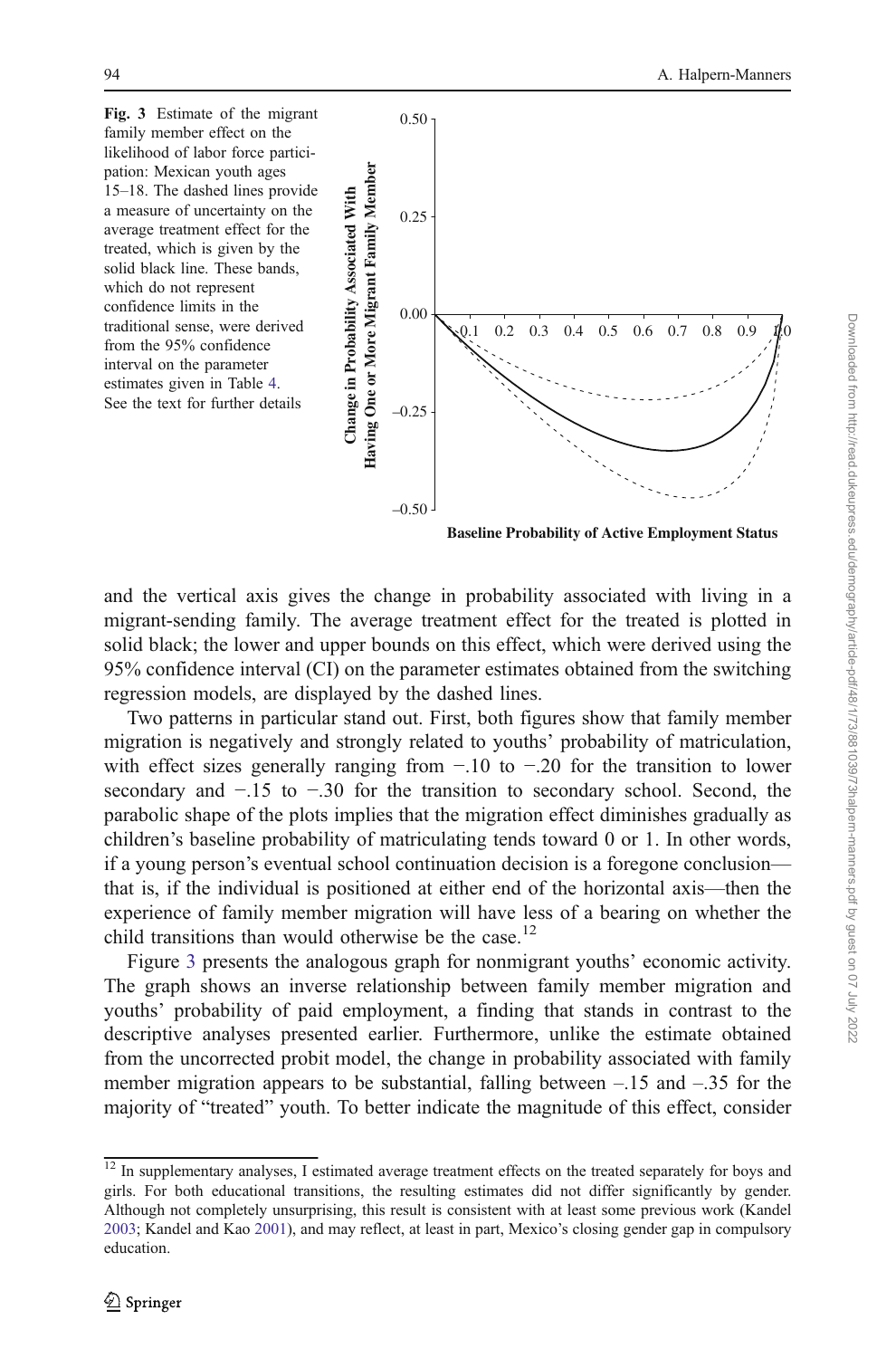a hypothetical child whose baseline probability places her on the margin between working and not working. Inspection of the graph reveals that net of measured and unmeasured characteristics, exposure to family member migration would more than halve her probability of labor force participation, from .50 to just more than .20.<sup>13</sup>

## **Discussion**

This article has presented analyses of the effects of international migration on Mexicans who remain in their place of origin. Two main results emerged. First, by using nationally representative data from the 2000 Mexican census, I found that the emigration of family members has a large, negative, and statistically significant effect on educational attainment and labor force participation among nonmigrant youth. Second, I found that estimates of these effects—and, in some instances, the inferences that follow—are sensitive to how one deals with selection on unobservables. More specifically, unmeasured heterogeneity works to dampen the estimated effect of family member migration on youths' educational outcomes and labor force participation.

To what underlying mechanism may we attribute these findings? Overall, the empirical evidence that I have presented would seem consistent with a culture of migration argument, in which the intergenerational transmission of migratory expectations reorients nonmigrants away from homeland institutions of upward mobility and toward opportunities in foreign markets. Rather than prolonging their schooling as a result of relaxed financial constraints, immediate exposure to migratory behavior seems to encourage nonmigrant youth to take on a transnationalized view of the opportunity structure. Like Levitt ([2001\)](#page-25-0) and others have argued, the path to social mobility for these individuals is not tethered to their ancestral homes and communities, and this reality appears to have an immediate and substantial influence on the educational and economic strategies they enact.

This is not to deny the possibility that other mechanisms are also operating. That family member migration decreases the likelihood that youth participate in local labor markets could, in part, be symptomatic of the ways in which roles and responsibilities are distributed within migrant-sending families. A reduction in paid labor among nonmigrant youth, for example, might reflect an increased demand for housework, childcare, or other (unpaid) domestic duties, and, at the same time, a decreased demand for adolescent earnings. Unfortunately, data constraints prevent me from exploring this possibility further. To remedy this situation, an obvious next step would be to replicate my analysis using data that feature a more detailed

<sup>&</sup>lt;sup>13</sup> Given what is known about the gender composition of the Mexican labor force, one might reasonably surmise that this pattern reflects heterogeneity in the relationship between family member migration and youths' tendency to engage in paid labor, most notably between nonmigrant boys and girls. That is, females would seem more likely to be situated near the origin of the horizontal axis, and thus be relatively less susceptible to the influence of family member migration. An auxiliary by-gender analysis (not shown) bore out this speculation. Although the family member migration effect was negative for both boys and girls, the index sufficient estimate obtained for the female subsample was smaller in magnitude, resulting in a flatter and less pronounced curve. As mentioned, this finding is not entirely unexpected, particularly given the low rates at which females participate in the Mexican economy and the large differences between boys and girls in terms of their domestic roles and responsibilities (Levison et al. [2001](#page-25-0)).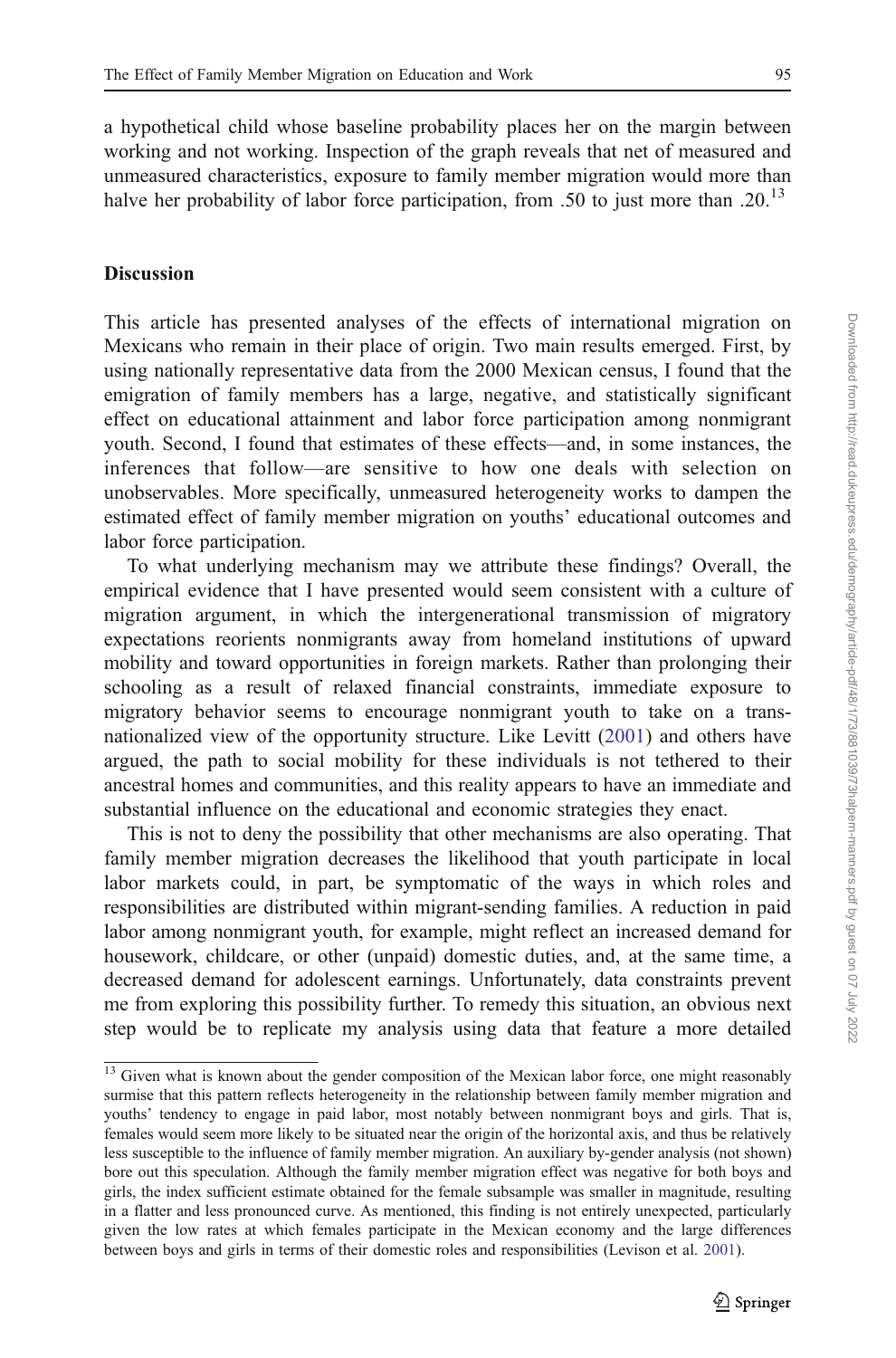<span id="page-23-0"></span>indicator of youth labor, preferably one that is sensitive to variation in the intensity and type of work activities (both paid and unpaid) in which young people engage.

Several other aspects of this study also suggest opportunities for further research. First, the cross-sectional nature of the census data used in the foregoing analysis makes it difficult to establish a clear temporal ordering, and thus precludes an outright claim to causality. Nevertheless, insofar as it is unlikely that the outcome variables under consideration have a direct effect on whether family members migrate, the findings are at the very least suggestive that family member migration causally influences—in the classic, counterfactual sense of the word—nonmigrant youths' educational outcomes and economic activity. Subsequent work would do well to investigate this issue further, presumably using a longitudinal research design.

Future research also stands to benefit from incorporating more refined measures of municipal-level characteristics, particularly those pertaining to labor market conditions and the availability of educational opportunities. This would be useful not only as an additional check on the robustness of my results but also in illuminating whether, to what extent, and in what ways contextual factors moderate the association between family-member migration and nonmigrants' work behaviors and schooling decisions. Does the promise of gainful employment in the local labor market, for instance, attenuate the negative migrant family-member effect on youths' economic activity? Likewise, how might the quality, quantity, and accessibility of local schools and educational services change young people's calculus concerning migration, formal education, and socioeconomic mobility?

Finally, researchers could usefully explore the types of questions posed here from a comparative-historical perspective, using similar census microdata sets that are currently available for other countries, such as Colombia, Ecuador, Panama, and South Africa (Minnesota Population Center [2008](#page-25-0)). Doing so may help to shed light on whether the migration effects documented earlier are site specific or amenable to more generic theoretical applications across space and time, as well as contribute further insights into how and under what conditions the cross-border movement of people influences the behaviors and future orientations of individuals who remain in their places of origin. Either way, I hope that the results and analytic techniques described herein will help to move this important line of work forward.

Acknowledgement Earlier versions of this paper were presented at the 2006 meetings of the American Sociological Association and the 2007 meetings of the Research Committee on Social Stratification and Mobility (RC28). I am grateful to John Robert Warren, Scott Eliason, Jennifer C. Lee, Elaine M. Hernandez, Chris Uggen, and Teresa Swartz for their helpful comments and suggestions; and to the Minnesota Population Center for its invaluable research support. All errors and omissions, however, are solely my responsibility.

## **References**

Alarcón, R. (1992). Norteñización: Self-perpetuating migration from a Mexican town. In J. Bustamante, R. A. Hinojosa, & C. Reynolds (Eds.), U.S.-Mexico relations: Labor market interdependence (pp. 302–318). Palo Alto: Stanford University Press.

Alba, R., & Nee, V. (2003). Remaking the American mainstream: Assimilation and contemporary immigration. Cambridge: Harvard University Press.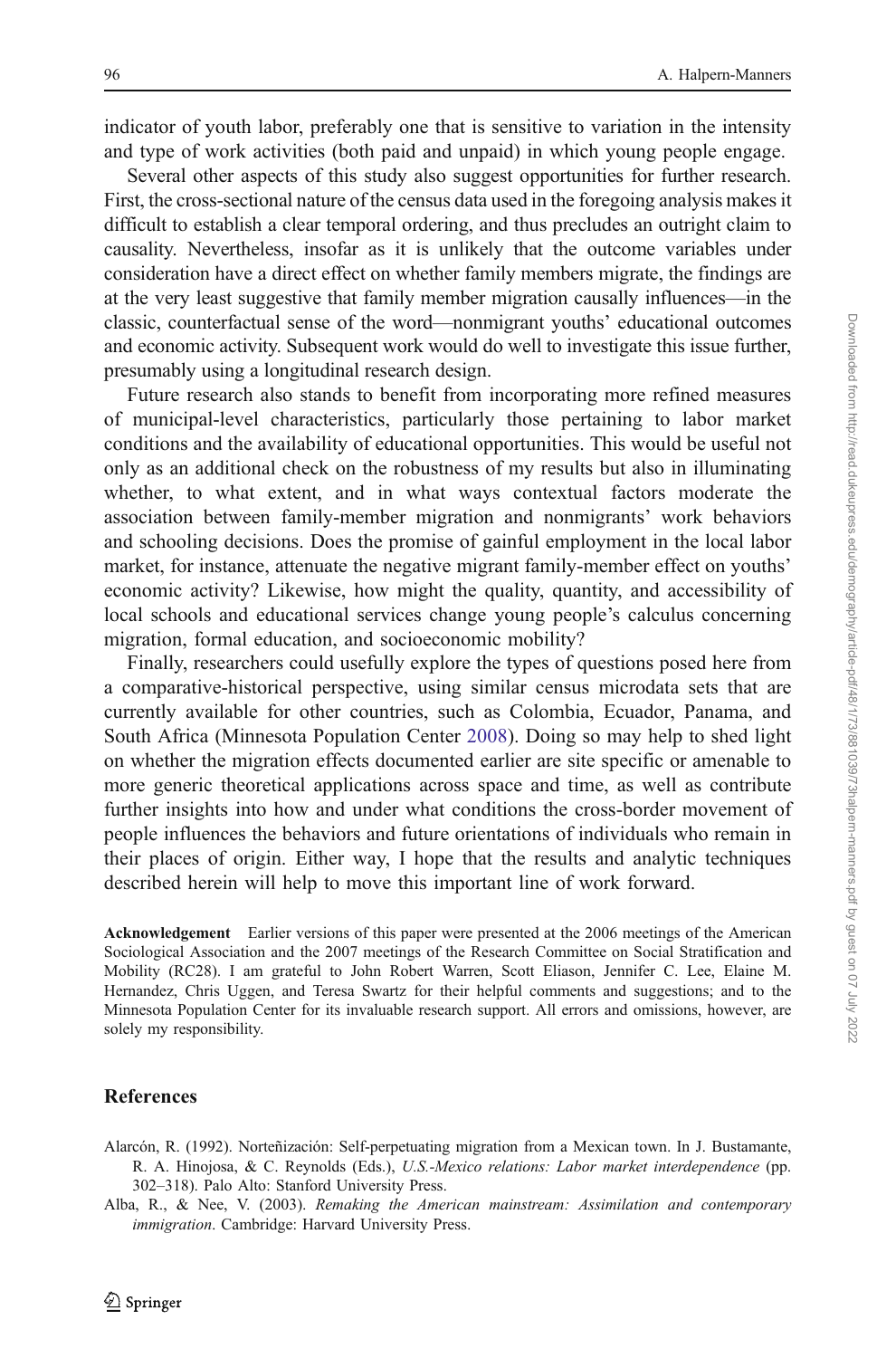- <span id="page-24-0"></span>Astone, N. M., & McLanahan, S. (1991). Family Structure, parental practices and high school completion. American Sociological Review, 56, 309–320.
- Blake, J. (1989). Family size and achievement. Berkeley: University of California Press.
- Canales, A. (2007). Remittances, development and poverty in Mexico: A critical view. In G. Zárate-Hoyos (Ed.), New perspectives on remittances from Mexicans and Central Americans in the United States (pp. 59–101). Kassel: Kassel University Press.
- Cohen, J. (2004). The culture of migration in southern Mexico. Austin: University of Texas Press.
- Delgado Wise, R., & Márquez, H. (2007). Migration and development in Mexico: Toward a new analytical approach. Journal of Latino-Latin American Studies, 2, 101–119.
- Durand, J., & Massey, D. S. (1992). Mexican migration to the United States: A Critical Review. Latin American Research Review, 27, 3–42.
- Durand, J., Parrado, E., & Massey, D. S. (1996). Migradollars and development: A reconsideration of the Mexican case. International Migration Review, 30, 423–444.
- Durand, J., Massey, D. S., & Zenteno, R. (2001). Mexican immigration to the United States: Continuities and changes. Latin American Research Review, 36, 107–127.
- Duryea, S., Lam, D., & Levison, D. (2007). Effects of economic shocks on children's employment and schooling in Brazil. Journal of Development Economics, 84, 188–214.
- Edwards, A. C., & Ureta, M. (2003). International migration, remittances, and schooling: Evidence from El Salvador. Journal of Development Economics, 72, 429–461.
- Esteve, A., & Sobek, M. (2003). Challenges and methods of international census harmonization. Historical Methods, 36, 66–79.
- Feliciano, C. (2005). Educational selectivity in U.S. immigration: How Do immigrants compare to those left behind? Demography, 42, 131–152.
- Feliciano, C. (2006). Beyond the family: The influence of premigration group status on the educational expectations of immigrants' children. Sociology of Education, 79, 281–303.
- Fussell, E. (2004). Sources of Mexico's migration stream: Rural, urban, and border migrants to the United States. Social Forces, 82, 937-967.
- Fussell, E., & Massey, D. S. (2004). The limits to cumulative causation: International migration from Mexican urban areas. Demography, 41, 151–171.
- Gamoran, A., & Mare, R. D. (1989). Secondary school tracking and educational inequality: Compensation, reinforcement, or neutrality? The American Journal of Sociology, 94, 1146–1183.
- Gans, H. (1992). Second-generation decline: Scenarios for the economic and ethnic futures of the post-1965 American immigrants. Ethnic and Racial Studies, 15, 173–192.
- Guarnizo, L. (1994). Los Dominicanyorks: The making of a binational society. The Annals of the American Academy of Political and Social Science, 533, 70–86.
- Guarnizo, L., & Díaz, L. M. (1999). Transnational migration: A view from Colombia. Ethnic and Racial Studies, 22, 397–421.
- Hanson, G. H., & Woodruff, C. (2003). *Emigration and educational attainment in Mexico* (Working paper). San Diego: School of International Relations and Pacific Studies, University of California at San Diego.
- Heckman, J., Ichimura, H., Smith, J., & Todd, P. (1998). Characterizing selection bias using experimental data. Econometrica, 66, 1017–1098.
- Heckman, J., LaLonde, R., & Smith, J. (1999). The economics and econometrics of active labor market programs. In O. Ashenfelter & D. Card (Eds.), Handbook of labor economics (pp. 1865–2097). New York: Elsevier.
- Hirschman, C. (2001). The educational enrollment of immigrant youth: A test of the segmentedassimilation hypothesis. Demography, 38, 317–336.
- Hondagneu-Sotelo, P., & Avila, E. (1997). I'm here, but I'm there: The meanings of Latina transnational motherhood. Gender and Society, 11, 548–571.
- Kandel, W. (2003). The impact of U.S. migration on Mexican children's educational attainment. In M. Cosio, R. Marcoux, M. Pilon, & A. Quesnel (Eds.), Education, family and population dynamics (pp. 305–328). Paris: CICRED.
- Kandel, W., & Kao, G. (2001). The impact of temporary labor migration on Mexican student outcomes. International Migration Review, 35, 1205–1231.
- Kandel, W., & Massey, D. S. (2002). The culture of Mexican migration: A theoretical and empirical analysis. Social Forces, 80, 981–1004.
- Kapur, D. (2005). Remittances: The new development mantra? In S. M. Maimbo & D. Ratha (Eds.), Remittances: Development impact and future prospects (pp. 331–360). Washington: The World Bank.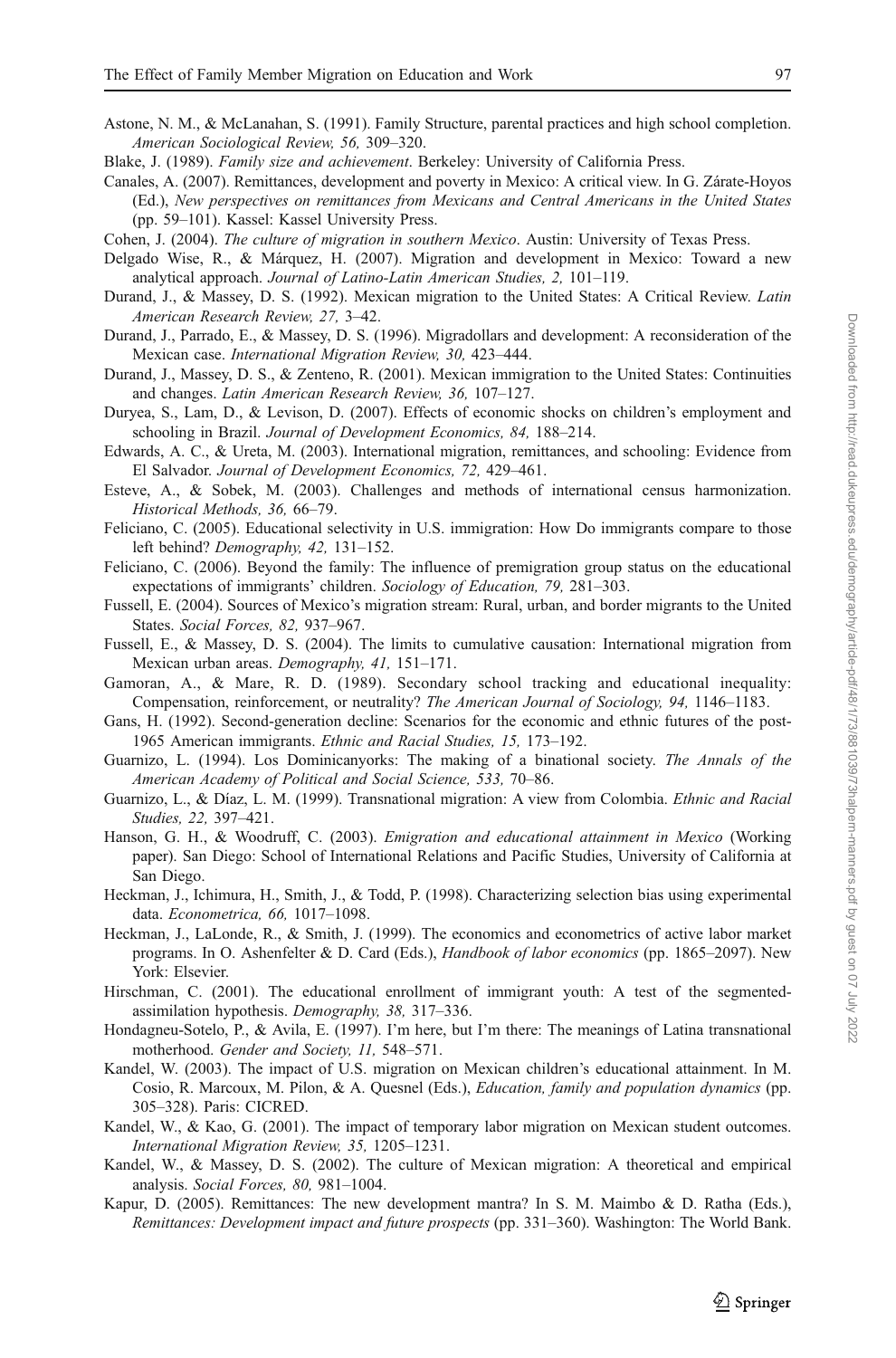- <span id="page-25-0"></span>Latapí, A. E., & González de la Rocha, M. (1995). Crisis, restructuring and urban poverty in Mexico. Environment and Urbanization, 7, 57–76.
- Levison, D., Moe, K., & Knaul, F. M. (2001). Youth education and work in Mexico. World Development, 29, 167–188.
- Levitt, P. (1998). Social remittances: Migration driven local-level forms of cultural diffusion. International Migration Review, 32, 926–948.
- Levitt, P. (2001). The transnational villagers. Berkeley: University of California Press.
- López-Córdova, E. (2005). Globalization, migration and development: The role of Mexican migrant remittances. Economía, 6, 217–256.
- Mare, R. D. (1980). Social background and school continuation decisions. Journal of the American Statistical Association, 75, 295–305.
- Mare, R. D., & Winship, C. (1988). Endogenous switching regression models for the causes and effects of discrete variables. In J. S. Long (Ed.), Common problems/proper solutions: Avoiding error in quantitative research (pp. 132–160). Newbury Park: Sage Publications.
- Massey, D. S. (1986). The social organization of Mexican migration to the United States. The Annals of the American Academy of Political and Social Science, 407, 102–113.
- Massey, D. S. (1987). Understanding Mexican migration to the United States. The American Journal of Sociology, 92, 1372–1403.
- Massey, D. S. (1990a). The social and economic origins of immigration. The Annals of the American Academy of Political and Social Science, 510, 60–72.
- Massey, D. S. (1990b). Social structure, household strategies, and the cumulative causation of migration. Population Index, 56, 3–26.
- Massey, D. S., & Parrado, E. (1994). Migradollars: The remittances and savings of Mexican migrants to the United States. Population Research and Policy Review, 13, 3–30.
- Massey, D. S., Goldring, L., & Durand, J. (1994). Continuities in transnational migration: An analysis of nineteen Mexican communities. The American Journal of Sociology, 99, 1492–1533.
- Massey, D. S., Arango, J., Hugo, G., Kouaouci, A., Pellegrino, A., & Taylor, J. E. (1998). Worlds in motion: International migration at the end of the millennium. Oxford: Oxford University Press.
- McKenzie, D., & Rapoport, H. (2007). Migration and education inequality in rural Mexico. Integration and Trade, 27, 135–158.
- Meza, L., & Pederzini, C. (2008). International migration and schooling as alternative means to social mobility in Mexico. Paper presented at the annual meetings of the Population Association of America, New Orleans, April 17–19.
- Mines, R. (1981). Developing a community tradition of migration: A field study in rural Zacatecas, Mexico, and California settlement areas. (Monographs in U.S.-Mexican Studies No. 3). La Jolla: Program in United States Mexican Studies, University of California-San Diego.
- Mines, R., & Massey, D. (1985). Patterns of migration to the United States from two Mexican communities. Latin American Research Review, 20, 104–123.
- Minnesota Population Center (2008). Integrated public use microdata series—international: Version 4.0 [Machine-readable database]. Minneapolis, MN: University of Minnesota [producer and distributor]. Available online at [https://international.ipums.org/international](http://dx.doi.org/10.1007/s13524-010-0010-3).
- Miranda, A. (2007). Migrant networks, migrant selection, and high school graduation in Mexico. (IZA Discussion Paper No. 3204). Bonn: Institute for the Study of Labor.
- Office of Immigration Statistics. (2005). 2004 yearbook of immigration statistics. Washington: U.S. Department of Homeland Security.
- Orozco, M. (2002). Globalization and migration: The impact of family remittances in Latin America. Latin American Politics and Society, 44, 41–66.
- Parreñas, R. S. (2001). Servants of globalization: Women, migration and domestic work. Stanford: Stanford University Press.
- Parreñas, R. S. (2005a). Children of global migration: Transnational families and gendered woes. Stanford: Stanford University Press.
- Parreñas, R. S. (2005b). Long distance intimacy: Class, gender and intergenerational relations between mothers and children in Filipino transnational families. Global Networks, 5, 317–336.
- Passel, J. S., Van Hook, J., & Bean, F. D. (2004). Estimates of the legal and unauthorized foreign-born population for the United States and selected states, based on Census 2000. Report to the Census Bureau. Washington: Urban Institute.
- Piore, M. (1979). Birds of passage: Migrant labor in industrial societies. Cambridge: Cambridge University Press.
- Portes, A., & Rumbaut, R. (1996). Immigrant America: A portrait. Berkeley: University of California Press.